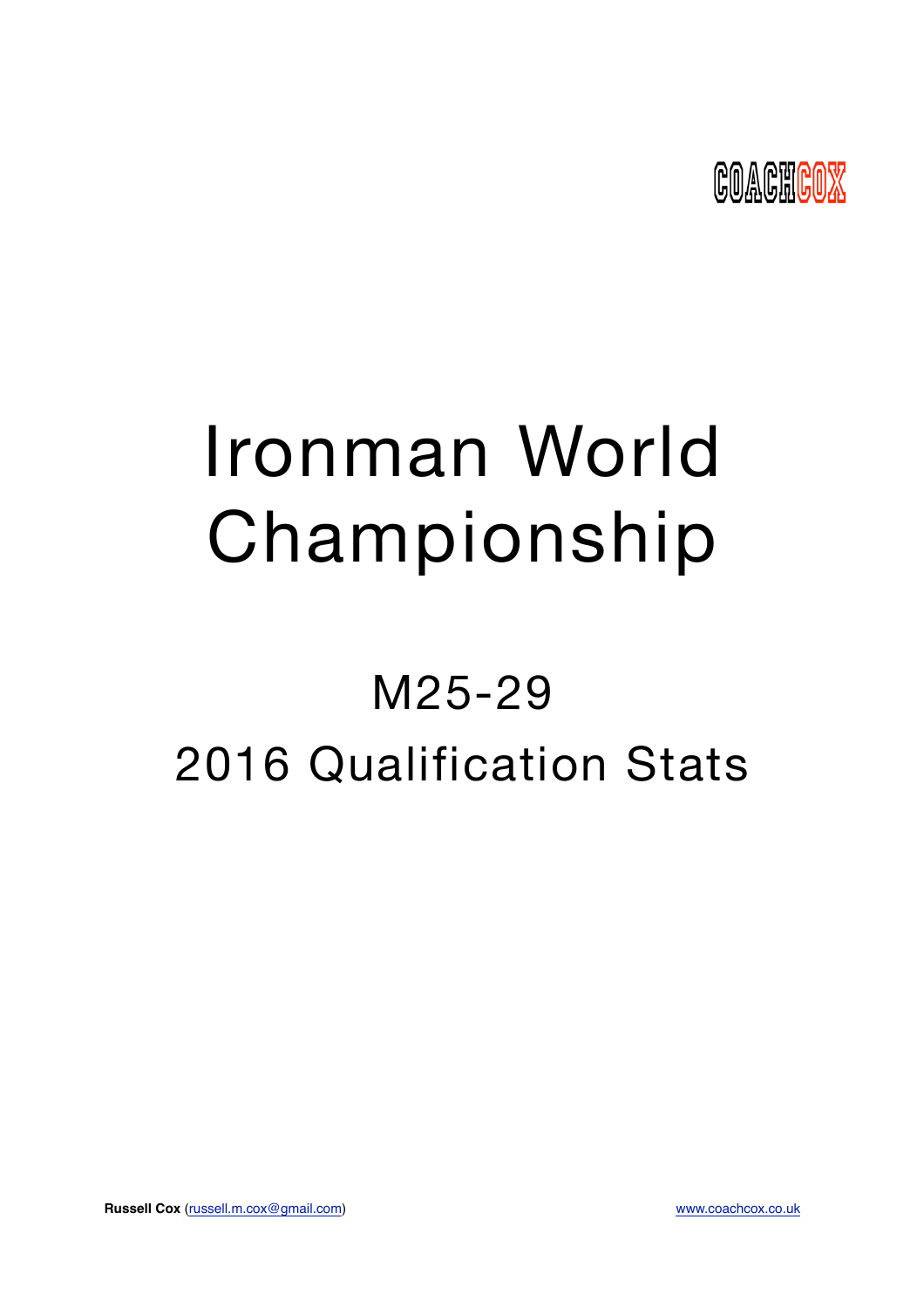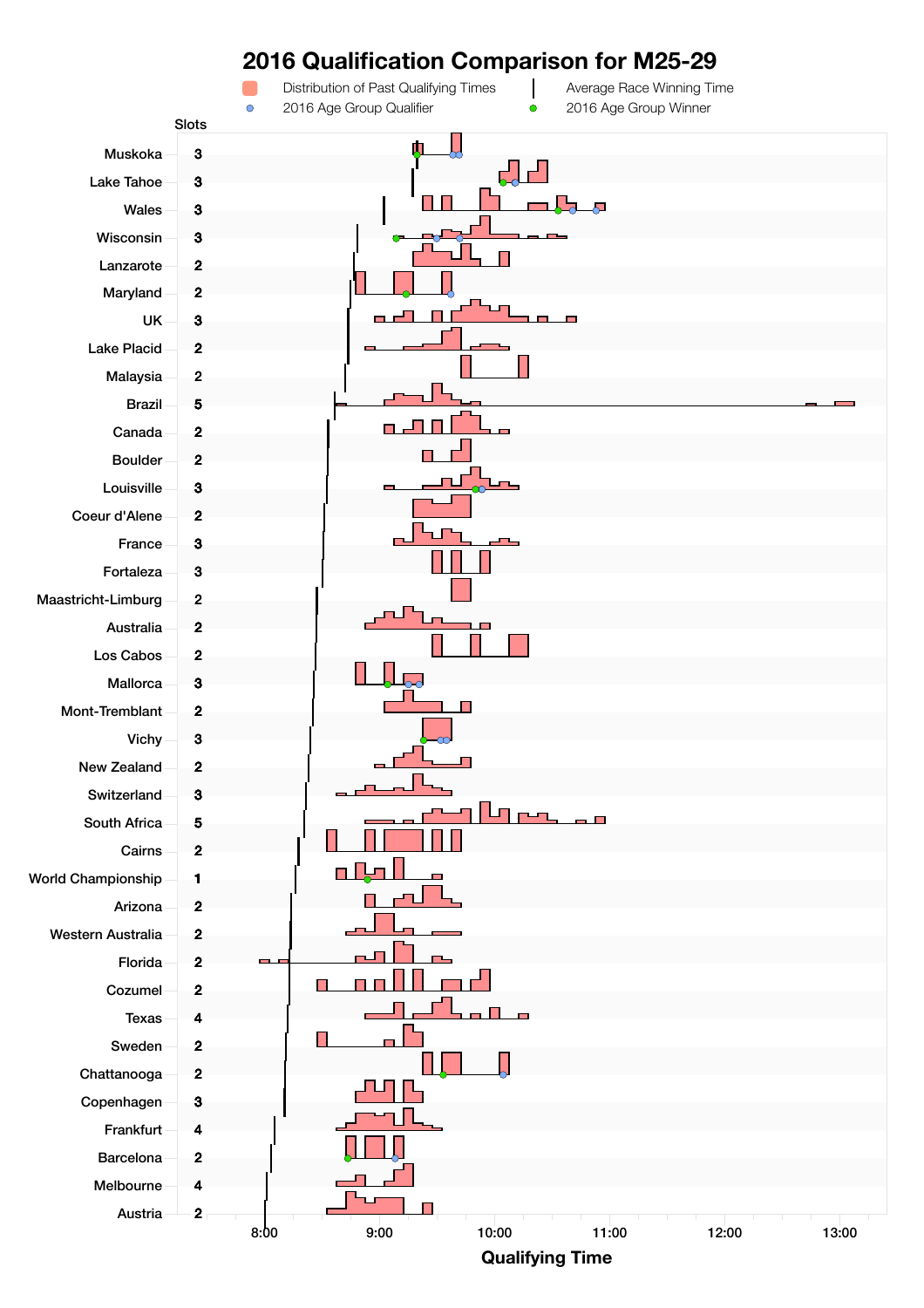## M25-29 Past Qualifying Times

## **Ironman Vichy (3 Kona Slots)**

| Year    | <b>Male Winning Time</b> | <b>Age Group Winning Time</b> | 3rd Place Age Group Time |
|---------|--------------------------|-------------------------------|--------------------------|
| 2015    | 8:23:49                  | 9:22:55                       | 9:34:53                  |
| Average | 8:23:49                  | 9:22:55                       | 9:34:53                  |

## **Ironman Muskoka (3 Kona Slots)**

| Year    | <b>Male Winning Time</b> | <b>Age Group Winning Time</b> | 3rd Place Age Group Time |
|---------|--------------------------|-------------------------------|--------------------------|
| 2015    | 9:19:28                  | 9:19:28                       | 9:41:26                  |
| Average | 9:19:28                  | 9:19:28                       | 9:41:26                  |

## **Ironman Wisconsin (3 Kona Slots)**

| Year    | <b>Male Winning Time</b> | <b>Age Group Winning Time</b> | 3rd Place Age Group Time |
|---------|--------------------------|-------------------------------|--------------------------|
| 2003    | 8:55:26                  | 9:35:45                       | 9:57:18                  |
| 2004    | 8:52:33                  | 10:05:03                      | 10:19:41                 |
| 2005    | 9:01:34                  | 10:29:36                      | 10:34:38                 |
| 2006    | 9:07:24                  | 9:33:58                       | 10:00:38                 |
| 2007    | 8:52:49                  | 9:43:30                       | 9:49:18                  |
| 2008    | 8:43:29                  | 9:24:41                       | 9:38:49                  |
| 2009    | 8:45:19                  | 9:49:30                       | 9:55:35                  |
| 2010    | 8:38:32                  | 9:25:14                       | 9:53:49                  |
| 2011    | 8:45:18                  | 9:54:41                       | 10:11:45                 |
| 2012    | 8:32:51                  | 9:48:24                       | 9:55:42                  |
| 2013    | 8:40:15                  | 9:57:08                       | 10:03:17                 |
| 2014    | 8:31:20                  | 9:42:27                       | 9:53:24                  |
| 2015    | 8:59:59                  | 9:08:39                       | 9:41:43                  |
| Average | 8:48:13                  | 9:44:30                       | 9:59:39                  |

## **Ironman Wales (3 Kona Slots)**

| Year    | <b>Male Winning Time</b> | <b>Age Group Winning Time</b> | 3rd Place Age Group Time |
|---------|--------------------------|-------------------------------|--------------------------|
| 2011    | 9:04:20                  | 9:27:24                       | 9:59:48                  |
| 2012    | 8:52:43                  | 9:23:36                       | 9:37:03                  |
| 2013    | 9:09:10                  | 9:55:55                       | 10:35:59                 |
| 2014    | 9:07:28                  | 9:56:06                       | 10:26:30                 |
| 2015    | 8:57:33                  | 10:33:06                      | 10:52:52                 |
| Average | 9:02:14                  | 9:51:13                       | 10:18:26                 |

## **Ironman Lake Tahoe (3 Kona Slots)**

| Year    | <b>Male Winning Time</b> | <b>Age Group Winning Time</b> | 3rd Place Age Group Time |
|---------|--------------------------|-------------------------------|--------------------------|
| 2013    | 8:55:14                  | 10:17:57                      | 10:25:26                 |
| 2015    | 9:39:23                  | 10:04:24                      | 10:10:48                 |
| Average | 9:17:18                  | 10:11:10                      | 10:18:07                 |

## **Ironman Mallorca (3 Kona Slots)**

| Year    | <b>Male Winning Time</b> | <b>Age Group Winning Time</b> | 3rd Place Age Group Time |
|---------|--------------------------|-------------------------------|--------------------------|
| 2014    | 8:34:02                  | 8:50:16                       | 9:06:10                  |
| 2015    | 8:17:22                  | 9:04:11                       | 9:20:36                  |
| Average | 8:25:42                  | 8:57:13                       | 9:13:23                  |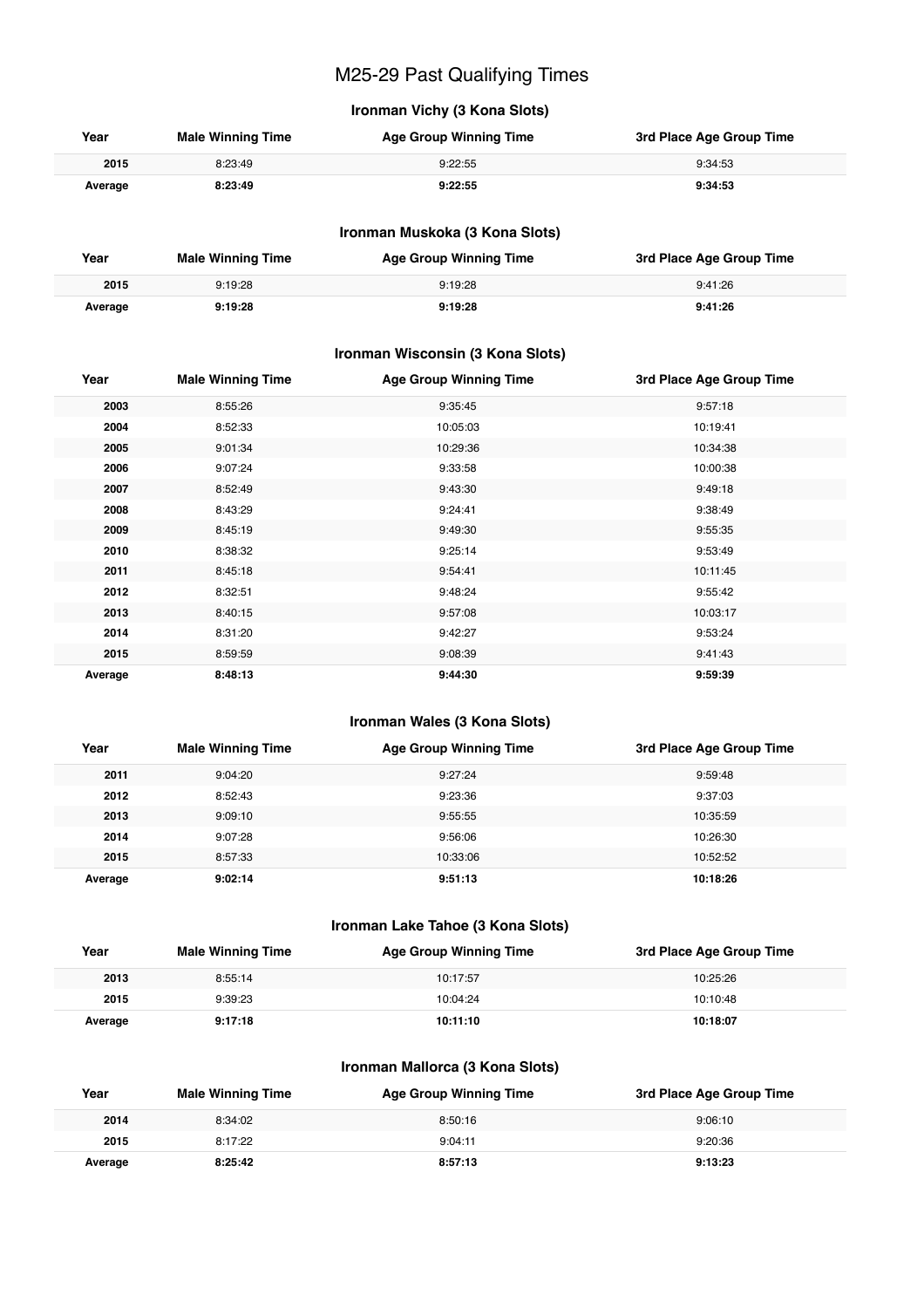## **Ironman Chattanooga (2 Kona Slots)**

| Year    | <b>Male Winning Time</b> | <b>Age Group Winning Time</b> | 2nd Place Age Group Time |
|---------|--------------------------|-------------------------------|--------------------------|
| 2014    | 8:12:32                  | 9:22:38                       | 9:41:27                  |
| 2015    | 8:08:32                  | 9:33:07                       | 10:04:24                 |
| Average | 8:10:32                  | 9:27:52                       | 9:52:55                  |

## **Ironman Barcelona (2 Kona Slots)**

| Year    | <b>Male Winning Time</b> | <b>Age Group Winning Time</b> | 2nd Place Age Group Time |
|---------|--------------------------|-------------------------------|--------------------------|
| 2014    | 8:04:13                  | 8:54:13                       | 9:01:08                  |
| 2015    | 8:02:20                  | 8:43:24                       | 9:08:02                  |
| Average | 8:03:16                  | 8:48:48                       | 9:04:35                  |

## **Ironman World Championship (1 Kona Slots)**

| Year    | <b>Male Winning Time</b> | <b>Age Group Winning Time</b> |
|---------|--------------------------|-------------------------------|
| 2003    | 8:59:36                  | 9:08:25                       |
| 2004    | 8:33:29                  | 9:29:25                       |
| 2005    | 8:14:17                  | 8:49:22                       |
| 2006    | 8:11:56                  | 8:41:02                       |
| 2007    | 8:15:34                  | 9:00:09                       |
| 2008    | 8:17:45                  | 9:09:36                       |
| 2009    | 8:20:21                  | 9:07:41                       |
| 2010    | 8:10:37                  | 8:40:43                       |
| 2011    | 8:03:56                  | 8:59:16                       |
| 2012    | 8:18:37                  | 9:08:43                       |
| 2013    | 8:12:29                  | 8:47:36                       |
| 2014    | 8:14:18                  | 8:52:14                       |
| 2015    | 8:14:40                  | 8:53:40                       |
| Average | 8:19:02                  | 8:59:04                       |

## **Ironman Louisville (3 Kona Slots)**

| Year    | <b>Male Winning Time</b> | <b>Age Group Winning Time</b> | 3rd Place Age Group Time |
|---------|--------------------------|-------------------------------|--------------------------|
| 2007    | 8:38:39                  | 9:23:30                       | 9:51:55                  |
| 2008    | 8:33:58                  | 9:51:46                       | 9:58:04                  |
| 2010    | 8:29:59                  | 9:33:48                       | 9:50:01                  |
| 2011    | 8:27:36                  | 9:07:25                       | 9:33:24                  |
| 2012    | 8:42:44                  | 9:37:14                       | 10:07:59                 |
| 2013    | 8:21:34                  | 9:42:40                       | 9:47:11                  |
| 2014    | 8:24:44                  | 9:46:05                       | 10:05:01                 |
| 2015    | 8:48:53                  | 9:49:59                       | 9:53:22                  |
| Average | 8:33:30                  | 9:36:33                       | 9:53:22                  |

## **Ironman Maryland (2 Kona Slots)**

| Year    | <b>Male Winning Time</b> | <b>Age Group Winning Time</b> | 2nd Place Age Group Time |
|---------|--------------------------|-------------------------------|--------------------------|
| 2014    | 8:51:19                  | 8:51:19                       | 9:12:05                  |
| 2015    | 8:38:21                  | 9:13:48                       | 9:37:06                  |
| Average | 8:44:50                  | 9:02:33                       | 9:24:35                  |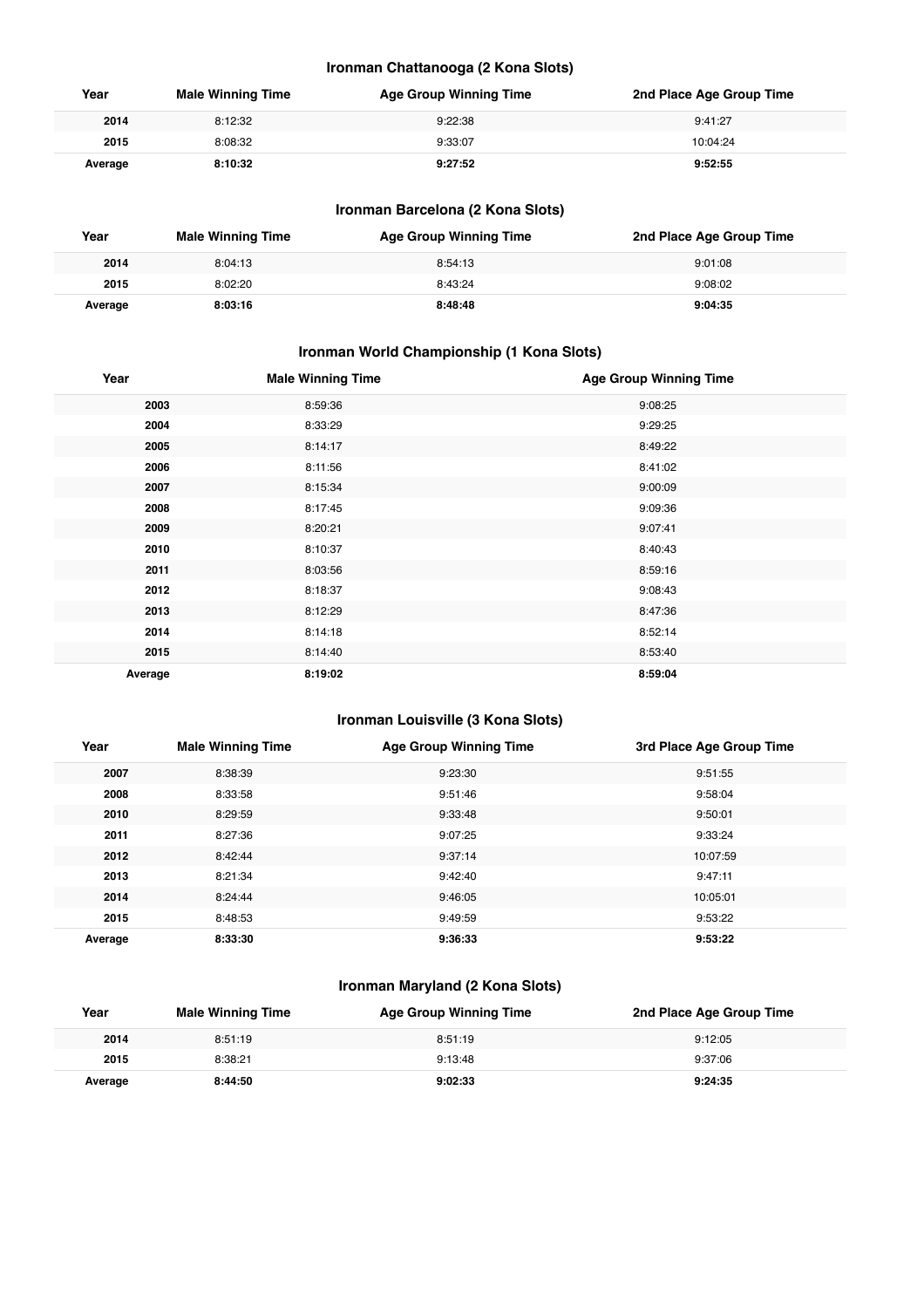## **Ironman Los Cabos (2 Kona Slots)**

| Year    | <b>Male Winning Time</b> | <b>Age Group Winning Time</b> | 2nd Place Age Group Time |
|---------|--------------------------|-------------------------------|--------------------------|
| 2013    | 8:26:48                  | 10:08:48                      | 10:17:06                 |
| 2014    | 8:26:15                  | 9:30:01                       | 9:51:22                  |
| Average | 8:26:31                  | 9:49:24                       | 10:04:14                 |

## **Ironman Florida (2 Kona Slots)**

| Year    | <b>Male Winning Time</b> | <b>Age Group Winning Time</b> | 2nd Place Age Group Time |
|---------|--------------------------|-------------------------------|--------------------------|
| 2004    | 8:31:07                  | 9:12:32                       | 9:12:35                  |
| 2005    | 8:28:26                  | 9:14:46                       | 9:17:14                  |
| 2006    | 8:22:44                  | 9:09:41                       | 9:34:45                  |
| 2007    | 8:21:29                  | 8:48:22                       | 8:54:13                  |
| 2008    | 8:07:59                  | 9:02:12                       | 9:07:41                  |
| 2009    | 8:24:29                  | 8:51:42                       | 9:08:35                  |
| 2010    | 8:15:59                  | 9:09:11                       | 9:12:07                  |
| 2011    | 7:59:42                  | 9:31:35                       | 9:32:11                  |
| 2012    | 8:06:17                  | 8:58:18                       | 9:10:26                  |
| 2013    | 7:53:12                  | 8:58:21                       | 9:13:44                  |
| 2014    | 7:33:47                  | 7:59:54                       | 8:11:56                  |
| Average | 8:11:22                  | 8:59:41                       | 9:08:40                  |

## **Ironman Fortaleza (3 Kona Slots)**

| Year    | <b>Male Winning Time</b> | <b>Age Group Winning Time</b> | 3rd Place Age Group Time |
|---------|--------------------------|-------------------------------|--------------------------|
| 2014    | 8:30:15                  | 9:30:09                       | 9:54:51                  |
| Average | 8:30:15                  | 9:30:09                       | 9:54:51                  |

## **Ironman Malaysia (2 Kona Slots)**

| Year    | <b>Male Winning Time</b> | <b>Age Group Winning Time</b> | 2nd Place Age Group Time |
|---------|--------------------------|-------------------------------|--------------------------|
| 2014    | 8:41:53                  | 9:45:49                       | 10:13:53                 |
| Average | 8:41:53                  | 9:45:49                       | 10:13:53                 |

## **Ironman Arizona (2 Kona Slots)**

| Year    | <b>Male Winning Time</b> | <b>Age Group Winning Time</b> | 2nd Place Age Group Time |
|---------|--------------------------|-------------------------------|--------------------------|
| 2005    | 8:25:42                  | 9:28:40                       | 9:34:54                  |
| 2006    | 8:20:56                  | 9:23:02                       | 9:24:27                  |
| 2007    | 8:21:14                  | 9:32:19                       | 9:37:49                  |
| 2008    | 8:14:16                  | 8:52:36                       | 9:12:45                  |
| 2009    | 8:14:16                  | 8:52:36                       | 9:12:45                  |
| 2010    | 8:13:35                  | 9:07:49                       | 9:11:38                  |
| 2011    | 8:07:16                  | 9:21:06                       | 9:32:14                  |
| 2012    | 8:03:13                  | 8:55:34                       | 9:15:06                  |
| 2013    | 8:02:00                  | 9:29:27                       | 9:34:22                  |
| 2014    | 7:55:48                  | 9:22:37                       | 9:27:09                  |
| Average | 8:11:49                  | 9:14:34                       | 9:24:18                  |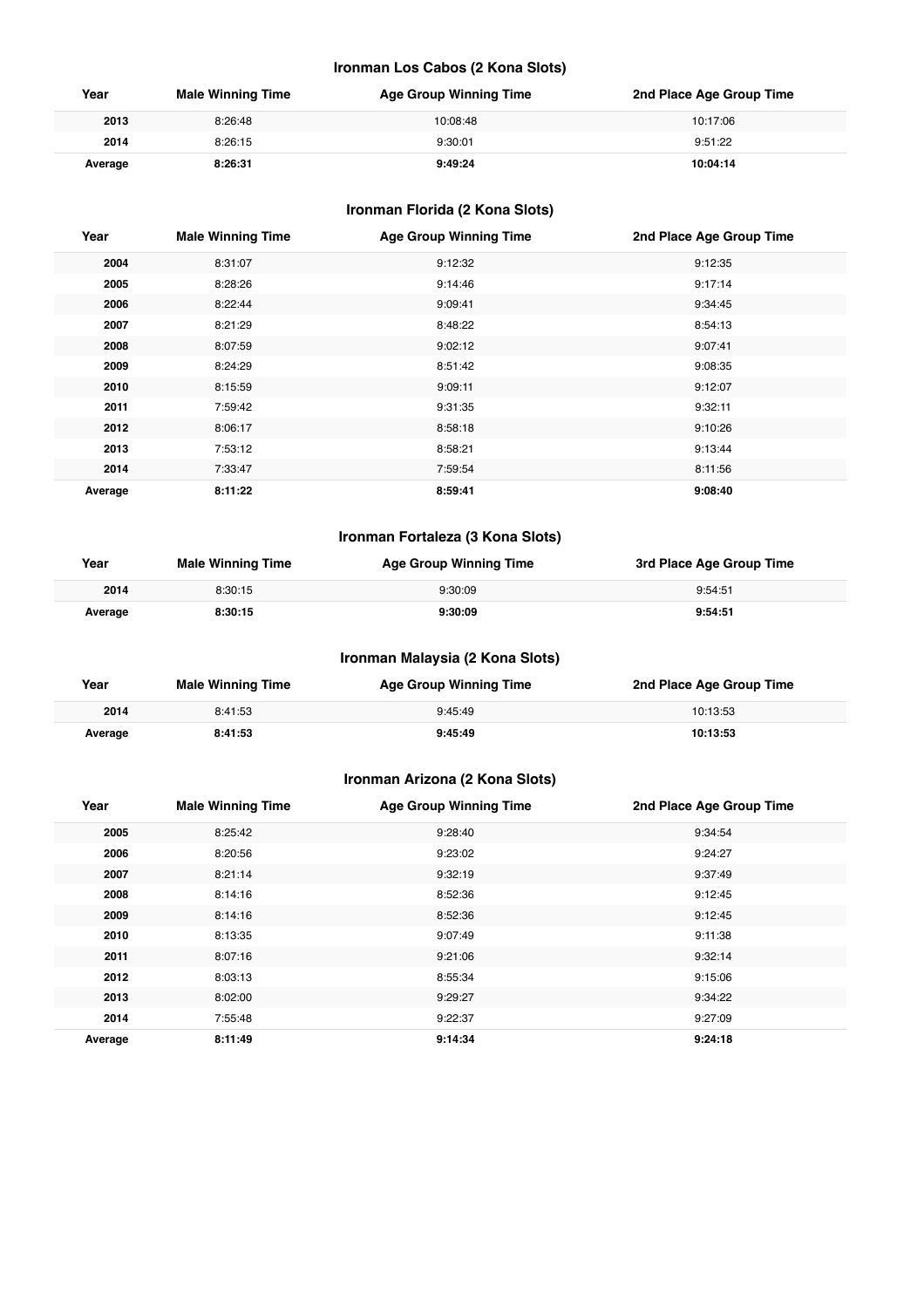## **Ironman Cozumel (2 Kona Slots)**

| Year    | <b>Male Winning Time</b> | <b>Age Group Winning Time</b> | 2nd Place Age Group Time |
|---------|--------------------------|-------------------------------|--------------------------|
| 2009    | 8:18:40                  | 9:56:30                       | 9:56:55                  |
| 2010    | 8:12:20                  | 8:32:24                       | 9:07:38                  |
| 2011    | 8:23:52                  | 9:33:12                       | 9:42:12                  |
| 2012    | 8:15:07                  | 9:18:19                       | 9:52:13                  |
| 2013    | 7:55:23                  | 8:52:26                       | 9:00:58                  |
| 2014    | 8:12:16                  | 9:09:42                       | 9:22:02                  |
| Average | 8:12:56                  | 9:13:45                       | 9:30:19                  |

## **Ironman Western Australia (2 Kona Slots)**

| Year    | <b>Male Winning Time</b> | <b>Age Group Winning Time</b> | 2nd Place Age Group Time |
|---------|--------------------------|-------------------------------|--------------------------|
| 2004    | 8:16:00                  | 9:07:12                       | 9:09:48                  |
| 2005    | 8:27:36                  | 9:30:15                       | 9:34:00                  |
| 2006    | 8:08:57                  | 8:59:20                       | 9:04:01                  |
| 2007    | 8:06:00                  | 8:50:43                       | 8:59:55                  |
| 2008    | 8:07:06                  | 8:57:10                       | 8:59:10                  |
| 2009    | 8:13:59                  | 9:04:35                       | 9:06:29                  |
| 2010    | 8:14:01                  | 8:59:51                       | 9:02:21                  |
| 2011    | 8:12:39                  | 9:15:23                       | 9:40:15                  |
| 2012    | 8:29:06                  | 9:05:36                       | 9:16:23                  |
| 2013    | 8:08:16                  | 8:58:40                       | 9:04:04                  |
| 2014    | 8:05:58                  | 8:45:29                       | 8:51:27                  |
| Average | 8:13:36                  | 9:03:06                       | 9:09:48                  |

## **Ironman New Zealand (2 Kona Slots)**

| Year    | <b>Male Winning Time</b> | <b>Age Group Winning Time</b> | 2nd Place Age Group Time |
|---------|--------------------------|-------------------------------|--------------------------|
| 2003    | 8:22:04                  | 9:12:12                       | 9:19:00                  |
| 2004    | 8:30:29                  | 8:59:10                       | 9:38:58                  |
| 2005    | 8:20:14                  | 9:19:37                       | 9:24:12                  |
| 2007    | 8:26:33                  | 9:11:35                       | 9:31:27                  |
| 2008    | 8:24:49                  | 9:19:16                       | 9:21:46                  |
| 2009    | 8:18:04                  | 9:18:42                       | 9:22:50                  |
| 2010    | 8:21:52                  | 9:12:23                       | 9:14:58                  |
| 2011    | 8:31:07                  | 9:13:52                       | 9:14:27                  |
| 2013    | 8:15:35                  | 9:35:37                       | 9:45:51                  |
| 2014    | 8:17:33                  | 9:43:54                       | 9:44:49                  |
| 2015    | 8:22:13                  | 9:16:27                       | 9:19:56                  |
| Average | 8:22:46                  | 9:18:25                       | 9:27:06                  |

## **Ironman Melbourne (4 Kona Slots)**

| Year    | <b>Male Winning Time</b> | <b>Age Group Winning Time</b> | 4th Place Age Group Time |
|---------|--------------------------|-------------------------------|--------------------------|
| 2012    | 7:57:44                  | 8:48:35                       | 9:17:21                  |
| 2014    | 8:01:02                  | 8:40:56                       | 9:08:43                  |
| 2015    | 8:04:29                  | 8:46:17                       | 9:17:02                  |
| Average | 8:01:05                  | 8:45:16                       | 9:14:22                  |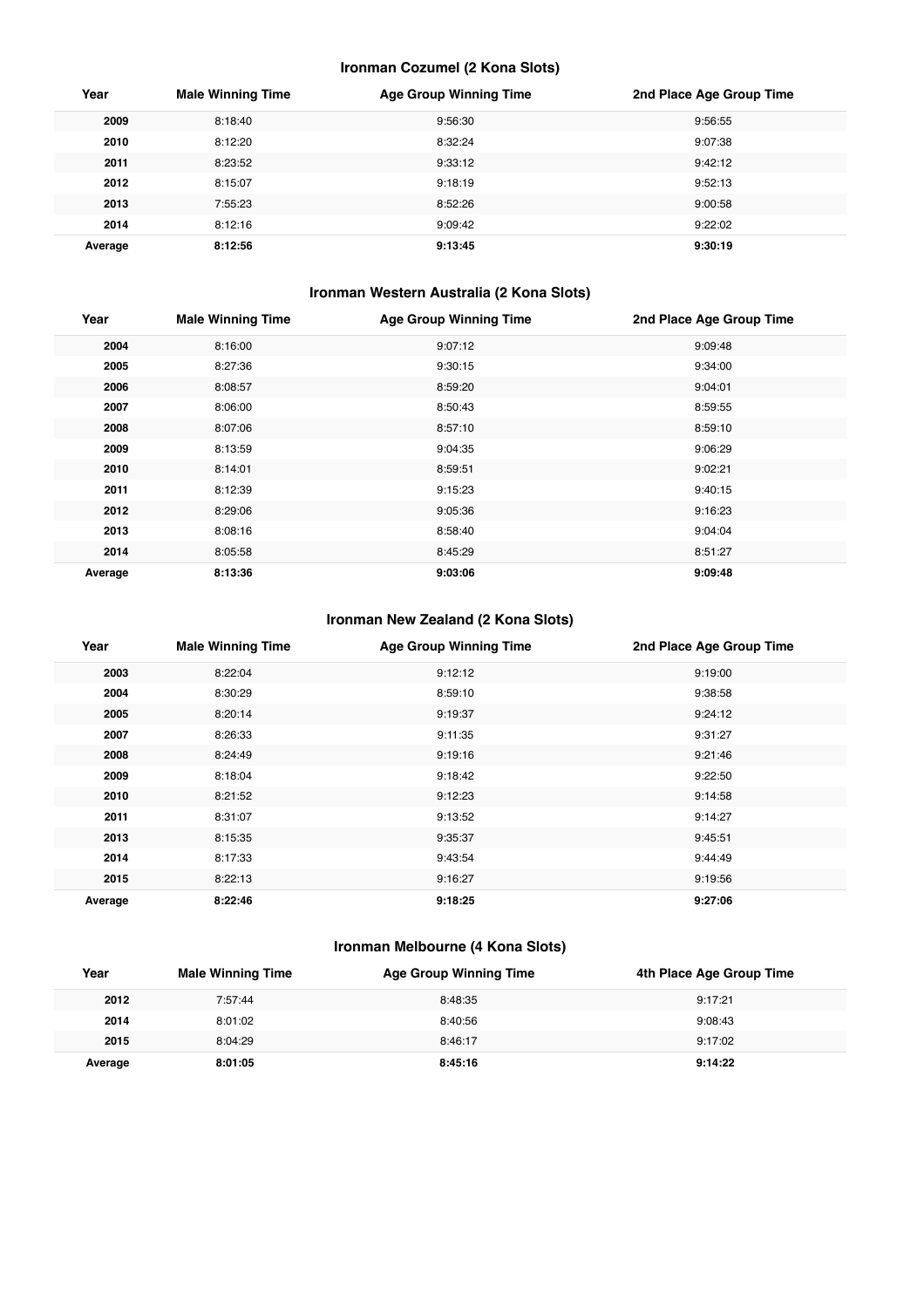## **Ironman South Africa (5 Kona Slots)**

| Year    | <b>Male Winning Time</b> | <b>Age Group Winning Time</b> | 5th Place Age Group Time |
|---------|--------------------------|-------------------------------|--------------------------|
| 2007    | 8:33:04                  | 9:28:49                       | 10:05:16                 |
| 2008    | 8:18:23                  | 9:01:14                       | 9:53:57                  |
| 2009    | 8:17:32                  | 9:32:40                       | 10:16:03                 |
| 2010    | 8:23:28                  | 8:53:32                       | 9:39:24                  |
| 2011    | 8:05:36                  | 9:15:06                       | 10:21:29                 |
| 2012    | 8:34:45                  | 9:27:05                       | 10:55:57                 |
| 2013    | 8:11:24                  | 9:07:28                       | 10:32:22                 |
| 2014    | 8:26:07                  | 9:55:15                       | 10:24:40                 |
| 2015    | 8:16:35                  | 9:30:42                       | 10:01:14                 |
| Average | 8:20:46                  | 9:21:19                       | 10:14:29                 |

## **Ironman Australia (2 Kona Slots)**

| Year    | <b>Male Winning Time</b> | <b>Age Group Winning Time</b> | 2nd Place Age Group Time |
|---------|--------------------------|-------------------------------|--------------------------|
| 2005    | 8:25:44                  | 9:00:09                       | 9:12:32                  |
| 2006    | 8:20:42                  | 9:09:15                       | 9:22:16                  |
| 2007    | 8:21:49                  | 9:05:43                       | 9:16:36                  |
| 2008    | 8:31:33                  | 9:16:20                       | 9:21:24                  |
| 2009    | 8:24:53                  | 8:55:55                       | 8:58:38                  |
| 2010    | 8:23:54                  | 9:08:25                       | 9:14:29                  |
| 2011    | 8:29:28                  | 9:07:08                       | 9:31:16                  |
| 2012    | 8:17:38                  | 9:44:18                       | 9:54:35                  |
| 2013    | 8:30:23                  | 9:36:04                       | 9:40:36                  |
| 2014    | 8:35:18                  | 9:05:56                       | 9:22:27                  |
| 2015    | 8:35:53                  | 9:22:56                       | 9:32:02                  |
| Average | 8:27:01                  | 9:13:49                       | 9:24:15                  |

## **Ironman Texas (4 Kona Slots)**

| Year    | <b>Male Winning Time</b> | <b>Age Group Winning Time</b> | 4th Place Age Group Time |
|---------|--------------------------|-------------------------------|--------------------------|
| 2011    | 8:08:20                  | 9:31:51                       | 10:17:21                 |
| 2012    | 8:10:44                  | 9:10:09                       | 9:32:32                  |
| 2013    | 8:25:06                  | 8:58:09                       | 9:49:40                  |
| 2014    | 8:09:37                  | 9:08:20                       | 9:37:10                  |
| 2015    | 8:07:03                  | 8:56:53                       | 9:35:28                  |
| Average | 8:12:10                  | 9:09:04                       | 9:46:26                  |

## **Ironman Lanzarote (2 Kona Slots)**

| Year    | <b>Male Winning Time</b> | <b>Age Group Winning Time</b> | 2nd Place Age Group Time |
|---------|--------------------------|-------------------------------|--------------------------|
| 2008    | 8:59:37                  | 9:27:59                       | 9:36:58                  |
| 2009    | 8:54:03                  | 9:43:21                       | 9:45:09                  |
| 2010    | 8:37:42                  | 9:23:58                       | 9:25:24                  |
| 2011    | 8:30:34                  | 9:44:07                       | 10:03:00                 |
| 2012    | 8:44:39                  | 9:29:18                       | 9:36:25                  |
| 2013    | 8:42:40                  | 9:22:04                       | 9:38:00                  |
| 2014    | 8:47:39                  | 9:19:53                       | 9:26:14                  |
| 2015    | 8:56:49                  | 9:50:50                       | 10:04:19                 |
| Average | 8:46:42                  | 9:32:41                       | 9:41:56                  |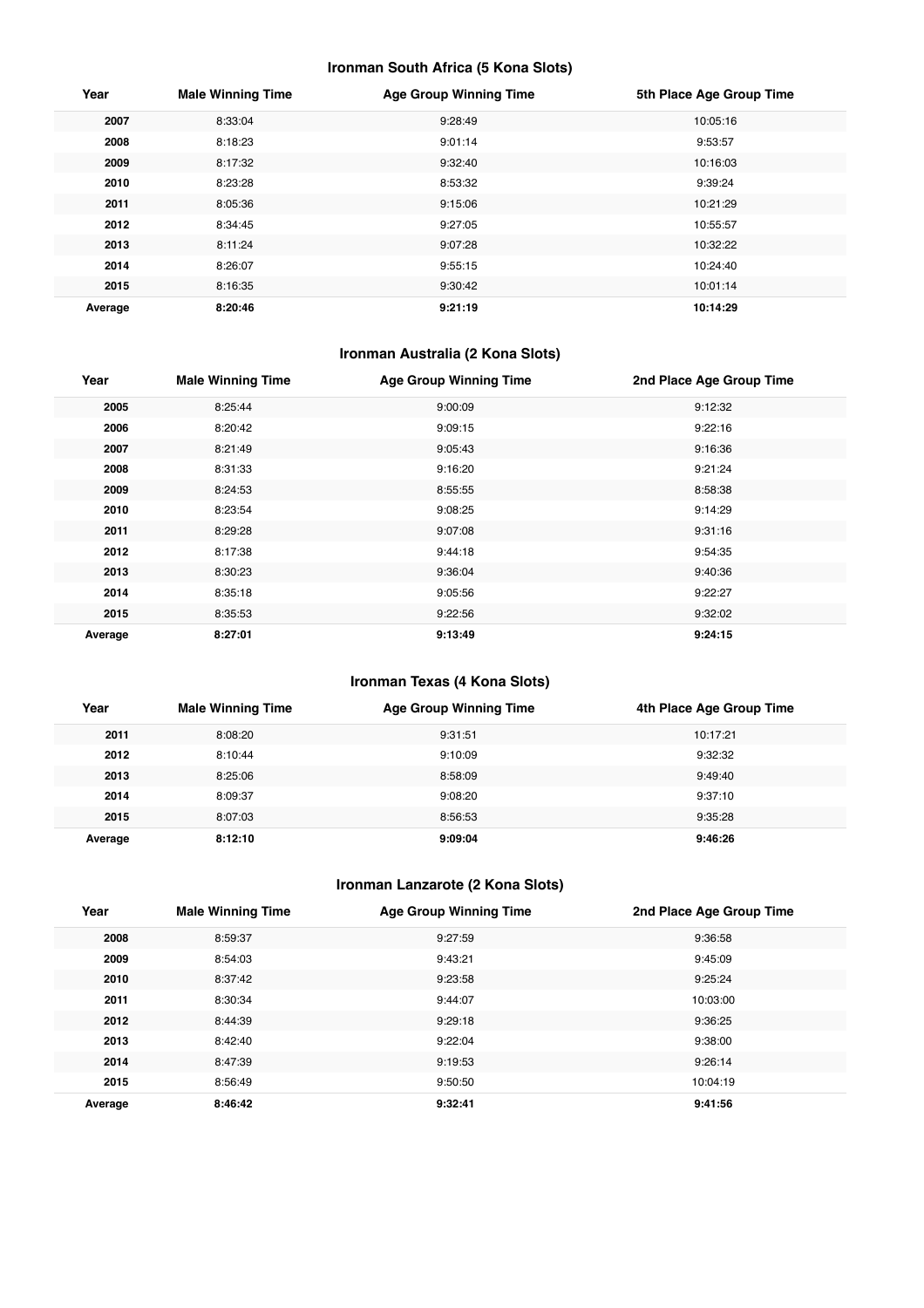## **Ironman Brazil (5 Kona Slots)**

| Year    | <b>Male Winning Time</b> | <b>Age Group Winning Time</b> | 5th Place Age Group Time |
|---------|--------------------------|-------------------------------|--------------------------|
| 2006    | 8:15:18                  | 9:18:46                       | 9:43:41                  |
| 2007    | 8:21:09                  | 9:16:57                       | 9:33:36                  |
| 2008    | 8:28:24                  | 9:04:46                       | 9:34:03                  |
| 2009    | 8:13:39                  | 9:05:17                       | 9:32:47                  |
| 2010    | 8:07:39                  | 8:40:27                       | 9:34:51                  |
| 2011    | 12:14:21                 | 12:46:14                      | 13:04:38                 |
| 2012    | 8:22:40                  | 9:17:51                       | 9:48:27                  |
| 2013    | 8:01:32                  | 9:11:07                       | 9:30:01                  |
| 2014    | 8:07:52                  | 9:09:34                       | 9:35:29                  |
| 2015    | 7:53:44                  | 9:03:58                       | 9:16:57                  |
| Average | 8:36:37                  | 9:29:29                       | 9:55:27                  |

## **Ironman France (3 Kona Slots)**

| Year    | <b>Male Winning Time</b> | <b>Age Group Winning Time</b> | 3rd Place Age Group Time |
|---------|--------------------------|-------------------------------|--------------------------|
| 2005    | 8:49:06                  | 9:43:10                       | 10:12:04                 |
| 2006    | 8:33:55                  | 9:20:47                       | 9:39:01                  |
| 2007    | 8:38:45                  | 9:22:40                       | 9:23:37                  |
| 2008    | 8:34:18                  | 9:10:56                       | 9:39:50                  |
| 2009    | 8:30:06                  | 9:17:39                       | 9:36:17                  |
| 2011    | 8:28:30                  | 9:40:43                       | 10:04:57                 |
| 2012    | 8:21:51                  | 9:18:54                       | 9:32:37                  |
| 2013    | 8:08:59                  | 9:07:34                       | 9:23:16                  |
| 2014    | 8:33:22                  | 9:18:34                       | 9:37:18                  |
| 2015    | 8:27:32                  | 9:20:47                       | 9:38:56                  |
| Average | 8:30:38                  | 9:22:10                       | 9:40:47                  |

## **Ironman Cairns (2 Kona Slots)**

| Year    | <b>Male Winning Time</b> | <b>Age Group Winning Time</b> | 2nd Place Age Group Time |
|---------|--------------------------|-------------------------------|--------------------------|
| 2012    | 8:15:04                  | 9:22:25                       | 9:39:17                  |
| 2013    | 8:17:43                  | 9:14:49                       | 9:30:25                  |
| 2014    | 8:20:15                  | 8:56:43                       | 9:02:47                  |
| 2015    | 8:18:01                  | 8:36:57                       | 9:09:10                  |
| Average | 8:17:45                  | 9:02:43                       | 9:20:24                  |

## **Ironman Austria (2 Kona Slots)**

| Year    | <b>Male Winning Time</b> | <b>Age Group Winning Time</b> | 2nd Place Age Group Time |
|---------|--------------------------|-------------------------------|--------------------------|
| 2005    | 8:14:37                  | 9:02:23                       | 9:12:16                  |
| 2006    | 8:07:59                  | 8:45:18                       | 8:49:12                  |
| 2007    | 8:06:39                  | 8:59:14                       | 9:06:59                  |
| 2008    | 8:06:11                  | 8:41:58                       | 8:46:15                  |
| 2009    | 8:01:38                  | 8:43:09                       | 9:02:48                  |
| 2010    | 7:52:05                  | 8:33:27                       | 8:49:52                  |
| 2011    | 7:45:58                  | 8:49:05                       | 8:55:34                  |
| 2012    | 8:11:31                  | 9:24:38                       | 9:24:39                  |
| 2013    | 7:59:51                  | 9:00:04                       | 9:04:11                  |
| 2014    | 7:48:43                  | 8:46:53                       | 9:07:47                  |
| 2015    | 7:48:45                  | 8:56:27                       | 9:09:22                  |
| Average | 8:00:21                  | 8:52:57                       | 9:02:37                  |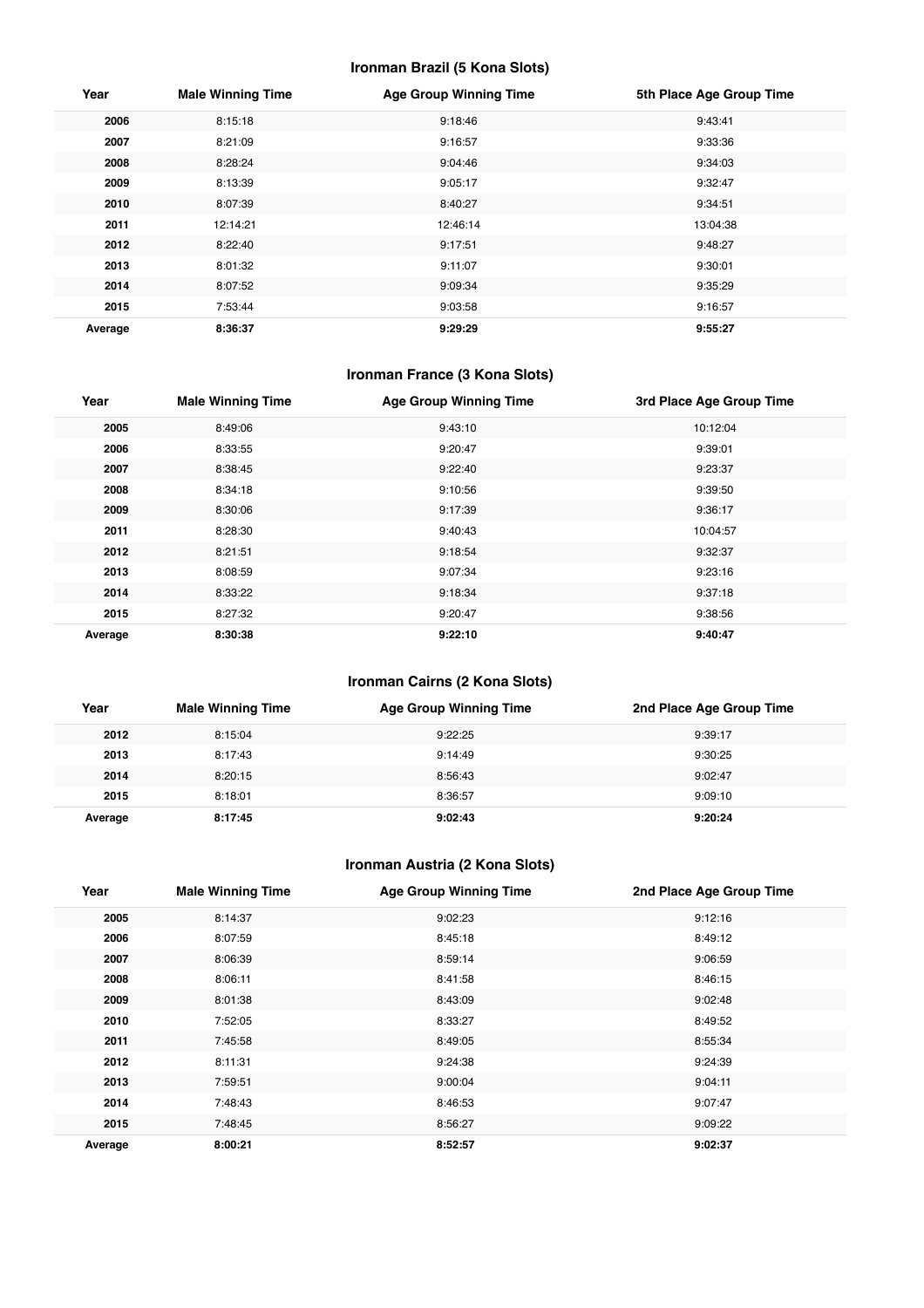## **Ironman Frankfurt (4 Kona Slots)**

| Year    | <b>Male Winning Time</b> | <b>Age Group Winning Time</b> | 4th Place Age Group Time |
|---------|--------------------------|-------------------------------|--------------------------|
| 2003    | 8:12:29                  | 9:12:58                       | 9:23:41                  |
| 2005    | 8:20:50                  | 9:04:37                       | 9:12:47                  |
| 2006    | 8:13:39                  | 8:40:04                       | 9:02:37                  |
| 2007    | 8:09:15                  | 8:48:17                       | 8:54:48                  |
| 2008    | 7:59:55                  | 8:49:40                       | 9:03:24                  |
| 2009    | 7:59:15                  | 8:46:07                       | 8:58:43                  |
| 2010    | 8:05:15                  | 9:03:19                       | 9:19:44                  |
| 2011    | 8:13:50                  | 9:04:37                       | 9:15:36                  |
| 2012    | 8:03:31                  | 8:53:20                       | 9:21:32                  |
| 2013    | 7:59:58                  | 8:45:10                       | 8:59:25                  |
| 2014    | 7:55:14                  | 8:45:13                       | 8:55:25                  |
| 2015    | 7:49:48                  | 9:06:13                       | 9:31:27                  |
| Average | 8:05:14                  | 8:54:57                       | 9:09:55                  |

## **Ironman UK (3 Kona Slots)**

| Year    | <b>Male Winning Time</b> | <b>Age Group Winning Time</b> | 3rd Place Age Group Time |
|---------|--------------------------|-------------------------------|--------------------------|
| 2007    | 8:35:57                  | 8:59:34                       | 9:30:39                  |
| 2008    | 8:53:58                  | 9:41:07                       | 9:56:12                  |
| 2009    | 8:45:51                  | 9:49:20                       | 10:42:19                 |
| 2010    | 8:40:17                  | 9:47:30                       | 9:59:04                  |
| 2011    | 8:24:33                  | 9:17:24                       | 9:46:52                  |
| 2012    | 8:55:11                  | 9:11:10                       | 10:17:20                 |
| 2013    | 8:45:48                  | 9:47:23                       | 9:57:07                  |
| 2014    | 8:44:10                  | 9:40:20                       | 10:07:49                 |
| 2015    | 8:46:37                  | 9:30:44                       | 10:06:37                 |
| Average | 8:43:35                  | 9:31:36                       | 10:02:39                 |

## **Ironman Lake Placid (2 Kona Slots)**

| Year    | <b>Male Winning Time</b> | <b>Age Group Winning Time</b> | 2nd Place Age Group Time |
|---------|--------------------------|-------------------------------|--------------------------|
| 2002    | 8:39:19                  | 9:31:39                       | 9:33:01                  |
| 2003    | 8:46:15                  | 9:36:09                       | 10:02:13                 |
| 2004    | 8:23:12                  | 9:33:05                       | 9:35:00                  |
| 2006    | 8:38:18                  | 9:30:29                       | 9:38:55                  |
| 2007    | 9:16:02                  | 9:16:02                       | 10:03:54                 |
| 2008    | 8:43:32                  | 9:38:32                       | 9:40:33                  |
| 2009    | 8:36:37                  | 9:41:04                       | 9:41:29                  |
| 2010    | 8:39:34                  | 9:33:13                       | 9:36:56                  |
| 2011    | 8:25:15                  | 9:41:28                       | 9:53:28                  |
| 2012    | 8:25:07                  | 9:52:19                       | 9:58:14                  |
| 2013    | 8:43:29                  | 9:25:08                       | 9:26:31                  |
| 2014    | 8:38:43                  | 8:56:21                       | 9:19:09                  |
| 2015    | 9:31:09                  | 9:42:12                       | 9:57:29                  |
| Average | 8:43:34                  | 9:32:07                       | 9:43:36                  |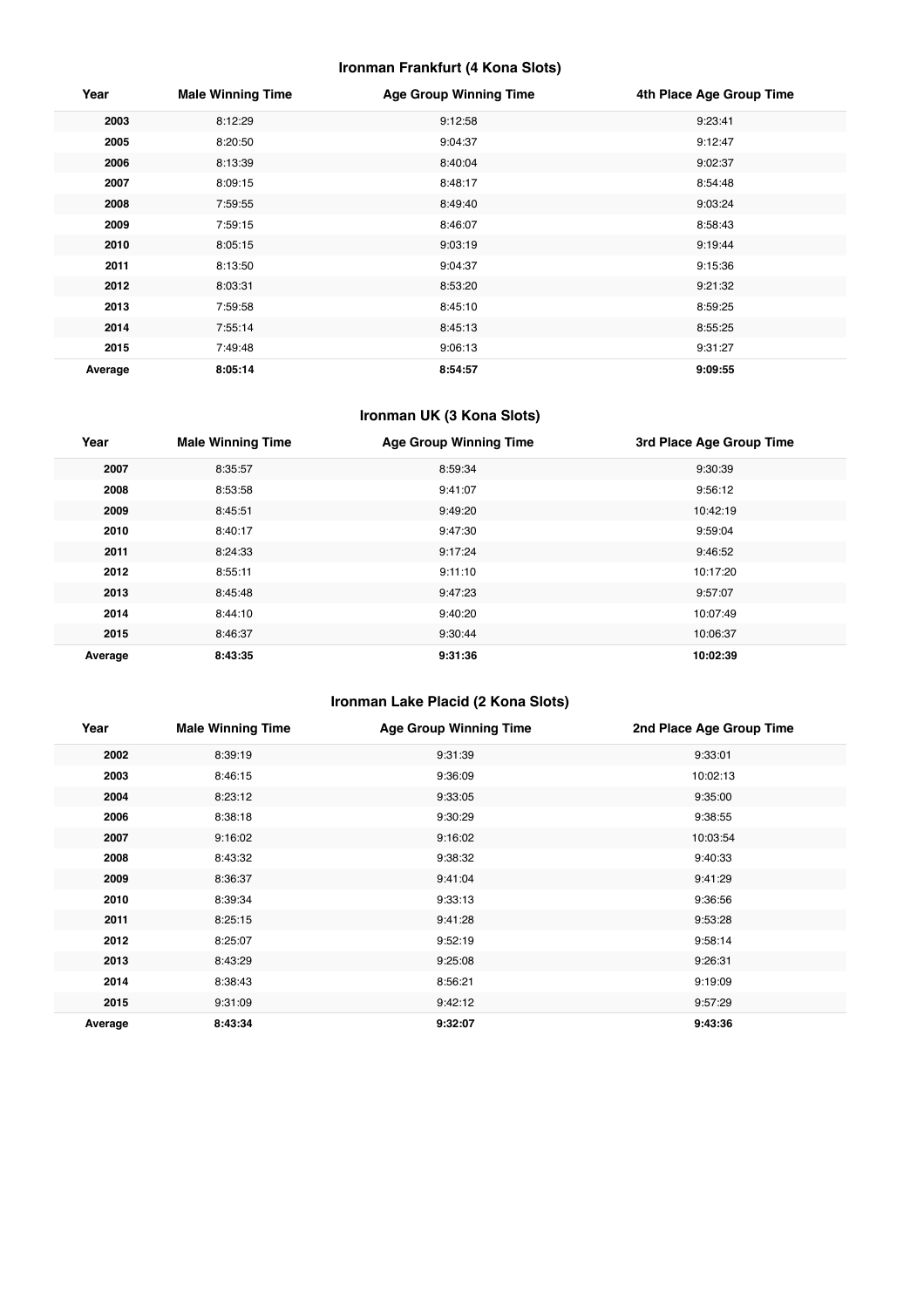## **Ironman Switzerland (3 Kona Slots)**

| Year    | <b>Male Winning Time</b> | <b>Age Group Winning Time</b> | 3rd Place Age Group Time |
|---------|--------------------------|-------------------------------|--------------------------|
| 2005    | 8:21:50                  | 9:18:17                       | 9:28:31                  |
| 2006    | 8:16:50                  | 8:51:13                       | 9:01:04                  |
| 2007    | 8:25:00                  | 8:56:42                       | 9:12:04                  |
| 2008    | 8:16:05                  | 9:04:18                       | 9:21:58                  |
| 2009    | 8:20:00                  | 8:39:55                       | 8:56:48                  |
| 2010    | 8:12:40                  | 9:00:33                       | 9:17:48                  |
| 2011    | 8:19:51                  | 8:56:34                       | 9:23:48                  |
| 2012    | 8:17:13                  | 9:12:30                       | 9:17:53                  |
| 2013    | 8:33:39                  | 9:21:11                       | 9:34:29                  |
| 2014    | 8:33:02                  | 9:17:32                       | 9:28:56                  |
| 2015    | 8:21:19                  | 9:23:42                       | 9:32:19                  |
| Average | 8:21:35                  | 9:05:40                       | 9:19:36                  |

## **Ironman Canada (2 Kona Slots)**

| Year    | <b>Male Winning Time</b> | <b>Age Group Winning Time</b> | 2nd Place Age Group Time |
|---------|--------------------------|-------------------------------|--------------------------|
| 2004    | 8:28:06                  | 9:07:12                       | 9:31:33                  |
| 2005    | 8:33:32                  | 9:48:27                       | 10:04:07                 |
| 2006    | 8:33:58                  | 9:16:39                       | 9:21:48                  |
| 2007    | 8:32:45                  | 9:29:11                       | 9:46:38                  |
| 2008    | 8:30:12                  | 9:18:09                       | 9:38:37                  |
| 2009    | 8:25:13                  | 9:43:31                       | 9:47:31                  |
| 2010    | 8:32:28                  | 9:19:45                       | 9:40:12                  |
| 2011    | 8:28:09                  | 9:47:58                       | 9:52:12                  |
| 2012    | 8:48:30                  | 9:04:10                       | 9:27:44                  |
| 2013    | 8:39:33                  | 9:40:53                       | 9:41:54                  |
| 2014    | 8:16:10                  | 9:43:59                       | 9:46:02                  |
| 2015    | 8:49:46                  | 9:45:12                       | 9:57:19                  |
| Average | 8:33:11                  | 9:30:25                       | 9:42:58                  |

## **Ironman Maastricht-Limburg (2 Kona Slots)**

| Year    | <b>Male Winning Time</b> | <b>Age Group Winning Time</b> | 2nd Place Age Group Time |
|---------|--------------------------|-------------------------------|--------------------------|
| 2015    | 8:27:18                  | 9:41:20                       | 9:44:27                  |
| Average | 8:27:18                  | 9:41:20                       | 9:44:27                  |

## **Ironman Boulder (2 Kona Slots)**

| Year    | <b>Male Winning Time</b> | <b>Age Group Winning Time</b> | 2nd Place Age Group Time |
|---------|--------------------------|-------------------------------|--------------------------|
| 2014    | 8:20:26                  | 9:23:13                       | 9:38:21                  |
| 2015    | 8:45:20                  | 9:42:50                       | 9:43:33                  |
| Average | 8:32:53                  | 9:33:01                       | 9:40:57                  |

## **Ironman Sweden (2 Kona Slots)**

| Year    | <b>Male Winning Time</b> | <b>Age Group Winning Time</b> | 2nd Place Age Group Time |
|---------|--------------------------|-------------------------------|--------------------------|
| 2012    | 8:04:01                  | 8:31:06                       | 8:32:27                  |
| 2013    | 8:19:30                  | 9:13:49                       | 9:19:17                  |
| 2014    | 8:13:01                  | 9:04:12                       | 9:17:03                  |
| 2015    | 8:08:05                  | 9:12:59                       | 9:18:15                  |
| Average | 8:11:09                  | 9:00:31                       | 9:06:45                  |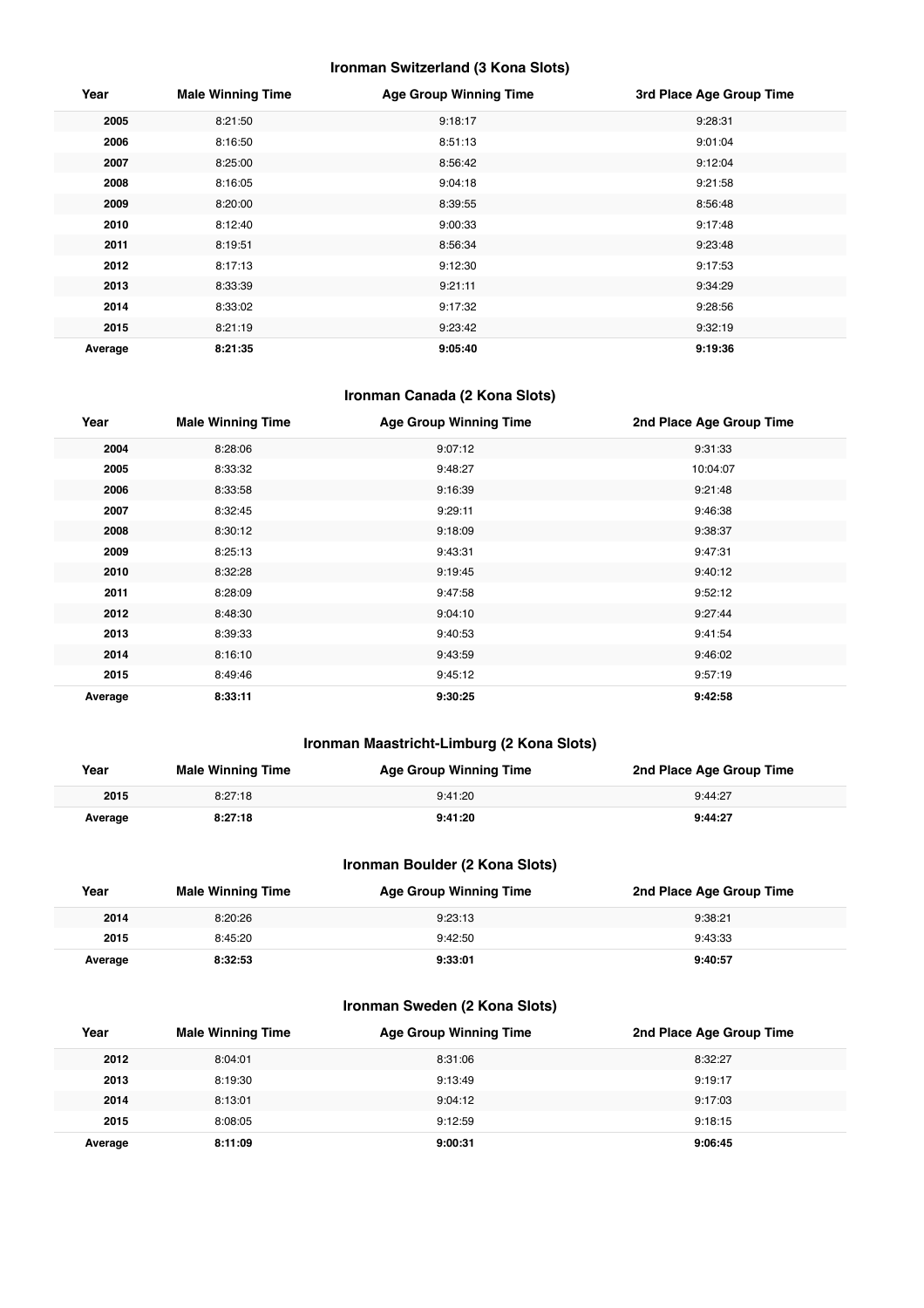## **Ironman Copenhagen (3 Kona Slots)**

| Year    | <b>Male Winning Time</b> | <b>Age Group Winning Time</b> | 3rd Place Age Group Time |
|---------|--------------------------|-------------------------------|--------------------------|
| 2013    | 8:12:41                  | 8:49:09                       | 8:59:37                  |
| 2014    | 8:03:39                  | 8:56:29                       | 9:05:24                  |
| 2015    | 8:14:56                  | 9:15:39                       | 9:18:05                  |
| Average | 8:10:25                  | 9:00:25                       | 9:07:42                  |

## **Ironman Coeur d'Alene (2 Kona Slots)**

| Year    | <b>Male Winning Time</b> | <b>Age Group Winning Time</b> | 2nd Place Age Group Time |
|---------|--------------------------|-------------------------------|--------------------------|
| 2003    | 8:40:59                  | 9:40:00                       | 9:46:07                  |
| 2005    | 8:23:29                  | 9:25:49                       | 9:40:21                  |
| 2006    | 9:07:05                  | 9:20:52                       | 9:23:43                  |
| 2007    | 8:33:32                  | 9:24:31                       | 9:38:43                  |
| 2008    | 8:34:22                  | 9:21:05                       | 9:37:27                  |
| 2009    | 8:32:12                  | 9:20:07                       | 9:31:09                  |
| 2010    | 8:24:40                  | 9:43:06                       | 9:44:02                  |
| 2011    | 8:19:48                  | 9:25:19                       | 9:30:55                  |
| 2012    | 8:32:29                  | 9:41:54                       | 9:45:49                  |
| 2013    | 8:17:31                  | 9:20:49                       | 9:29:44                  |
| 2014    | 8:25:44                  | 9:36:43                       | 9:37:53                  |
| 2015    | 8:20:35                  | 9:34:49                       | 9:43:14                  |
| Average | 8:31:02                  | 9:29:35                       | 9:37:25                  |

## **Ironman Mont-Tremblant (2 Kona Slots)**

| Year    | <b>Male Winning Time</b> | <b>Age Group Winning Time</b> | 2nd Place Age Group Time |
|---------|--------------------------|-------------------------------|--------------------------|
| 2012    | 8:40:48                  | 9:06:34                       | 9:43:21                  |
| 2013    | 8:26:06                  | 9:12:44                       | 9:15:36                  |
| 2014    | 8:16:17                  | 9:08:40                       | 9:31:44                  |
| 2015    | 8:17:37                  | 9:22:11                       | 9:24:13                  |
| Average | 8:25:12                  | 9:12:32                       | 9:28:43                  |

Results from Ironman.com. Tables compiled by Russ Cox (russell.m.cox@gmail.com) for www.coachcox.co.uk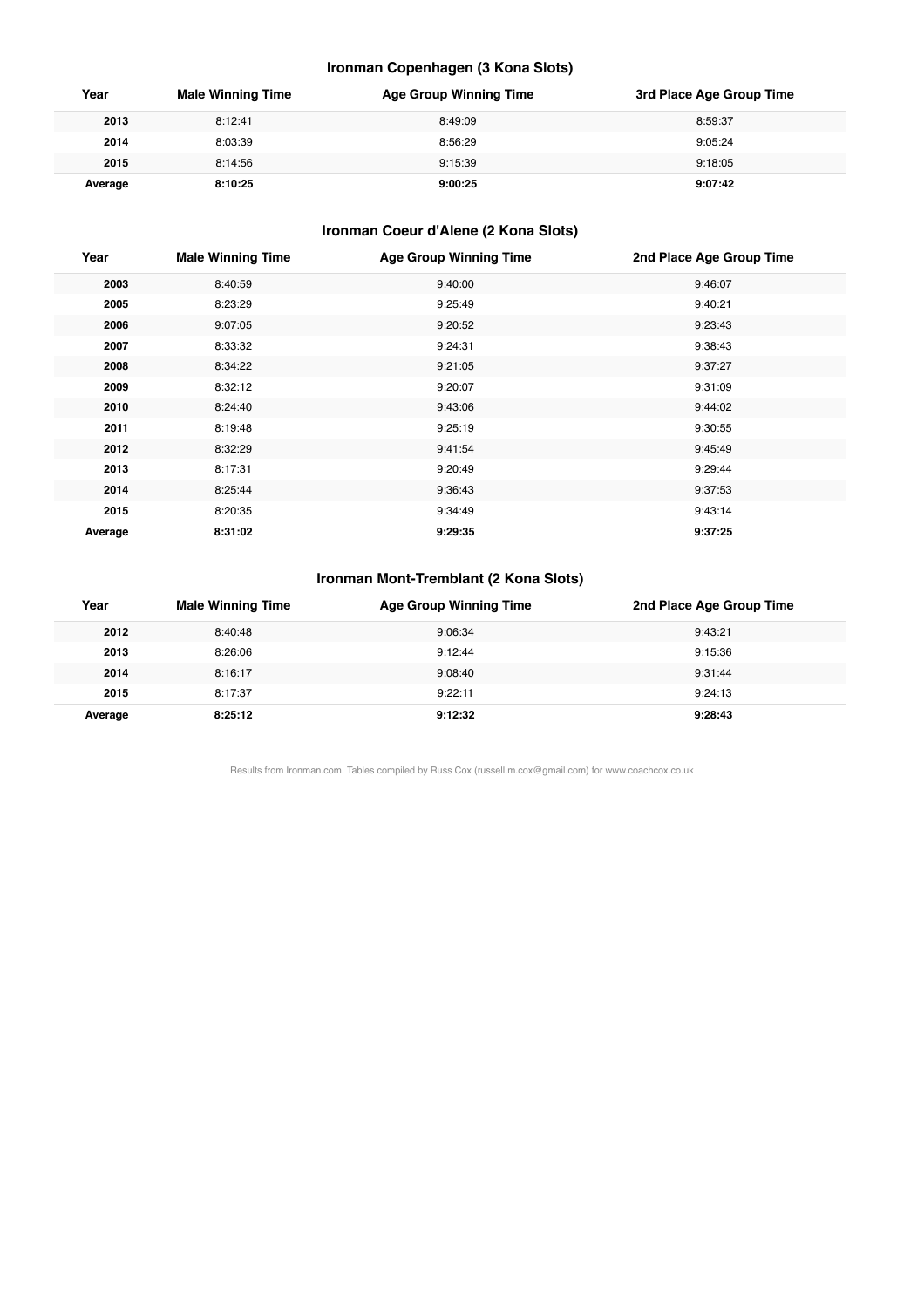## M25-29 Average Top 10 and Kona Qualifying Splits

## **Ironman Vichy Position Average Swim Average Bike Average Run Average Overall Male Winner 0:54:34 4:31:24 2:52:34 8:23:49 1st Age Grouper 0:59:18 5:00:06 3:18:00 9:22:55 2nd Age Grouper 0:58:19 4:54:04 3:31:14 9:31:49 3rd Age Grouper 1:08:06 5:07:03 3:14:48 9:34:53** 4th Age Grouper 1:09:01 4:56:05 3:29:02 9:40:25 5th Age Grouper 1:08:11 4:55:02 3:34:10 9:44:26 6th Age Grouper 1:15:46 5:16:16 3:15:31 9:55:26 7th Age Grouper 0:56:07 5:02:22 3:50:27 9:56:07 8th Age Grouper 1:08:46 5:10:55 3:30:37 9:59:01 9th Age Grouper 1:03:27 5:07:58 3:45:25 10:03:37 10th Age Grouper 1:18:04 5:23:37 3:20:52 10:10:02 **Kona Qualifier Average 1:01:54 5:00:24 3:21:20 9:29:52 Top 10 Age Grouper Average 1:06:30 5:05:20 3:29:00 9:47:52**

#### **Ironman Muskoka**

| <b>Position</b>                   | <b>Average Swim</b> | <b>Average Bike</b> | <b>Average Run</b> | <b>Average Overall</b> |
|-----------------------------------|---------------------|---------------------|--------------------|------------------------|
| <b>Male Winner</b>                | 0:59:23             | 5:06:21             | 3:07:48            | 9:19:28                |
| <b>1st Age Grouper</b>            | 0:59:23             | 5:06:21             | 3:07:48            | 9:19:28                |
| 2nd Age Grouper                   | 0:56:02             | 5:15:47             | 3:19:59            | 9:38:11                |
| 3rd Age Grouper                   | 1:10:40             | 5:06:59             | 3:15:13            | 9:41:26                |
| 4th Age Grouper                   | 0:56:32             | 5:14:39             | 3:32:01            | 9:50:12                |
| 5th Age Grouper                   | 0:56:08             | 5:19:06             | 3:29:14            | 9:51:56                |
| 6th Age Grouper                   | 1:01:40             | 5:14:02             | 3:40:46            | 10:02:14               |
| 7th Age Grouper                   | 1:08:55             | 5:34:39             | 3:28:09            | 10:18:17               |
| 8th Age Grouper                   | 1:11:08             | 5:07:31             | 4:01:21            | 10:26:39               |
| 9th Age Grouper                   | 0:54:35             | 5:18:13             | 4:17:44            | 10:40:15               |
| 10th Age Grouper                  | 1:07:34             | 5:30:43             | 3:57:16            | 10:47:01               |
| <b>Kona Qualifier Average</b>     | 1:02:01             | 5:09:42             | 3:14:20            | 9:33:01                |
| <b>Top 10 Age Grouper Average</b> | 1:02:15             | 5:16:48             | 3:36:57            | 10:03:33               |

#### **Ironman Wisconsin**

| <b>Position</b>               | <b>Average Swim</b> | <b>Average Bike</b> | <b>Average Run</b> | <b>Average Overall</b> |
|-------------------------------|---------------------|---------------------|--------------------|------------------------|
| <b>Male Winner</b>            | 0:52:46             | 4:47:32             | 3:01:25            | 8:48:13                |
| <b>1st Age Grouper</b>        | 1:02:14             | 5:13:25             | 3:21:13            | 9:44:30                |
| 2nd Age Grouper               | 1:00:29             | 5:21:54             | 3:22:38            | 9:52:52                |
| 3rd Age Grouper               | 1:01:00             | 5:21:21             | 3:28:45            | 9:59:39                |
| 4th Age Grouper               | 1:04:09             | 5:22:33             | 3:28:00            | 10:03:26               |
| 5th Age Grouper               | 1:03:27             | 5:24:42             | 3:31:52            | 10:09:37               |
| 6th Age Grouper               | 1:05:56             | 5:25:10             | 3:33:26            | 10:13:05               |
| 7th Age Grouper               | 1:04:11             | 5:23:37             | 3:40:36            | 10:17:30               |
| 8th Age Grouper               | 1:08:46             | 5:29:25             | 3:33:31            | 10:20:40               |
| 9th Age Grouper               | 1:07:25             | 5:26:02             | 3:42:34            | 10:25:11               |
| 10th Age Grouper              | 1:02:36             | 5:32:34             | 3:44:49            | 10:28:59               |
| <b>Kona Qualifier Average</b> | 1:01:14             | 5:18:53             | 3:24:12            | 9:52:20                |
| Top 10 Age Grouper Average    | 1:04:01             | 5:24:04             | 3:32:44            | 10:09:33               |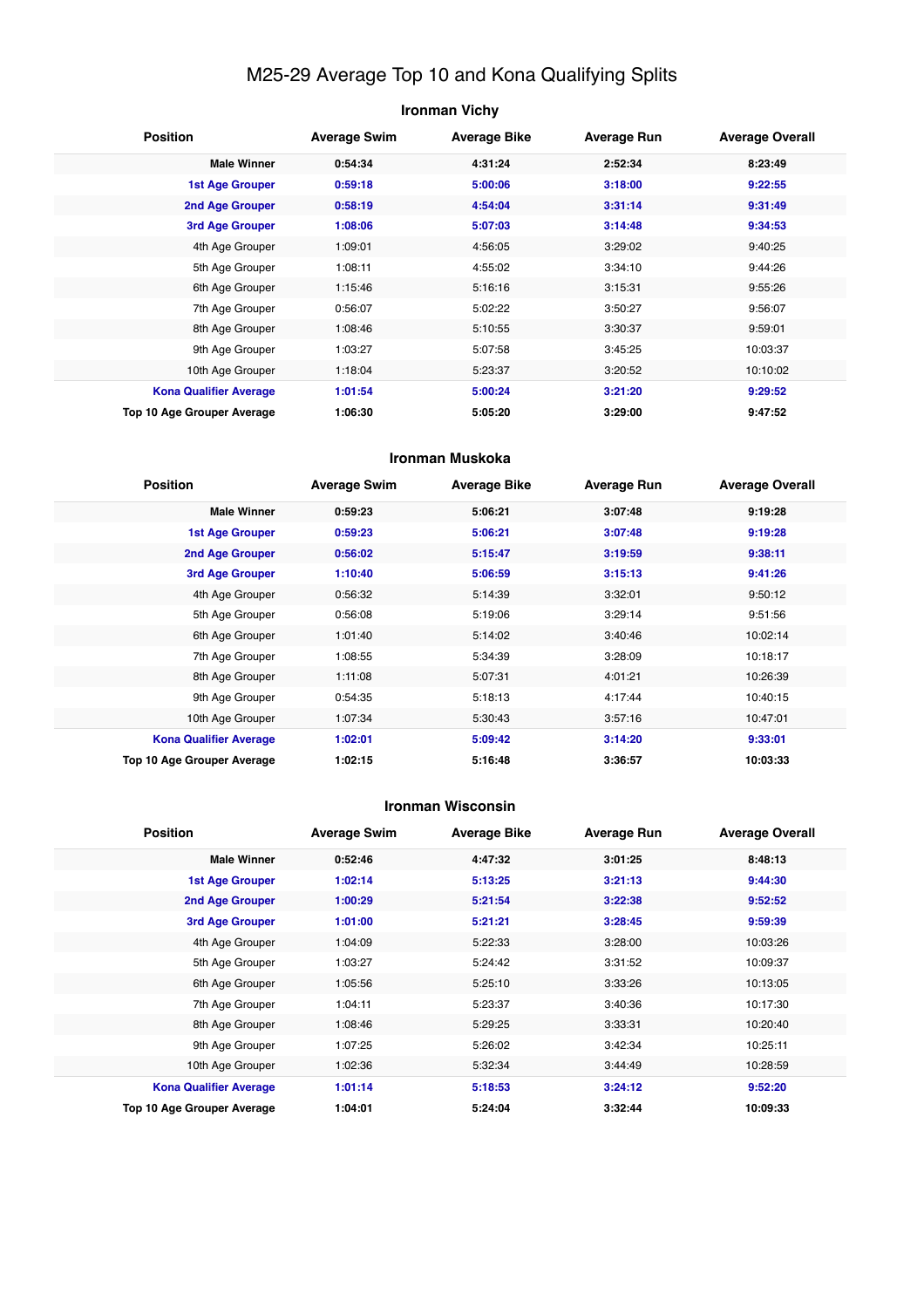## **Ironman Wales**

| <b>Position</b>               | <b>Average Swim</b> | <b>Average Bike</b> | <b>Average Run</b> | <b>Average Overall</b> |
|-------------------------------|---------------------|---------------------|--------------------|------------------------|
| <b>Male Winner</b>            | 0:49:20             | 5:08:59             | 2:56:04            | 9:02:14                |
| <b>1st Age Grouper</b>        | 0:58:02             | 5:27:54             | 3:14:24            | 9:51:13                |
| 2nd Age Grouper               | 0:59:48             | 5:34:54             | 3:20:33            | 10:06:25               |
| 3rd Age Grouper               | 0:58:50             | 5:48:14             | 3:19:40            | 10:18:26               |
| 4th Age Grouper               | 0:59:09             | 5:41:43             | 3:30:33            | 10:22:41               |
| 5th Age Grouper               | 1:03:33             | 5:43:25             | 3:30:39            | 10:31:22               |
| 6th Age Grouper               | 1:01:06             | 5:51:35             | 3:30:15            | 10:35:30               |
| 7th Age Grouper               | 1:02:45             | 5:52:28             | 3:32:57            | 10:39:51               |
| 8th Age Grouper               | 1:03:37             | 5:55:34             | 3:33:45            | 10:44:51               |
| 9th Age Grouper               | 1:03:22             | 5:53:01             | 3:41:10            | 10:48:40               |
| 10th Age Grouper              | 1:05:13             | 6:00:28             | 3:32:57            | 10:51:22               |
| <b>Kona Qualifier Average</b> | 0:58:53             | 5:37:01             | 3:18:12            | 10:05:21               |
| Top 10 Age Grouper Average    | 1:01:33             | 5:46:56             | 3:28:41            | 10:29:02               |

#### **Ironman Lake Tahoe**

| <b>Position</b>               | <b>Average Swim</b> | <b>Average Bike</b> | <b>Average Run</b> | <b>Average Overall</b> |
|-------------------------------|---------------------|---------------------|--------------------|------------------------|
| <b>Male Winner</b>            | 0:56:06             | 5:02:47             | 3:11:51            | 9:17:18                |
| <b>1st Age Grouper</b>        | 0:58:31             | 5:28:24             | 3:34:23            | 10:11:10               |
| 2nd Age Grouper               | 1:01:34             | 5:33:33             | 3:32:26            | 10:16:59               |
| <b>3rd Age Grouper</b>        | 1:00:26             | 5:25:09             | 3:42:29            | 10:18:07               |
| 4th Age Grouper               | 0:57:32             | 5:42:57             | 3:41:57            | 10:35:28               |
| 5th Age Grouper               | 1:02:42             | 5:41:47             | 3:52:28            | 10:47:54               |
| 6th Age Grouper               | 1:05:14             | 5:51:20             | 3:45:37            | 10:59:15               |
| 7th Age Grouper               | 1:12:03             | 5:44:20             | 3:51:36            | 11:02:25               |
| 8th Age Grouper               | 1:02:58             | 5:39:20             | 4:10:37            | 11:07:23               |
| 9th Age Grouper               | 1:03:00             | 5:43:41             | 4:13:38            | 11:13:17               |
| 10th Age Grouper              | 1:03:35             | 6:02:31             | 3:58:04            | 11:19:36               |
| <b>Kona Qualifier Average</b> | 1:00:10             | 5:29:02             | 3:36:26            | 10:15:25               |
| Top 10 Age Grouper Average    | 1:02:45             | 5:41:18             | 3:50:19            | 10:47:09               |

#### **Ironman Mallorca**

| <b>Position</b>               | <b>Average Swim</b> | <b>Average Bike</b> | <b>Average Run</b> | <b>Average Overall</b> |
|-------------------------------|---------------------|---------------------|--------------------|------------------------|
| <b>Male Winner</b>            | 0:47:41             | 4:41:48             | 2:51:33            | 8:25:42                |
| 1st Age Grouper               | 0:58:01             | 4:51:25             | 3:01:45            | 8:57:13                |
| 2nd Age Grouper               | 0:54:52             | 4:53:40             | 3:06:44            | 9:02:54                |
| 3rd Age Grouper               | 0:53:59             | 4:59:00             | 3:14:18            | 9:13:23                |
| 4th Age Grouper               | 0:54:22             | 5:00:11             | 3:15:18            | 9:16:47                |
| 5th Age Grouper               | 0:52:43             | 5:07:39             | 3:11:33            | 9:18:58                |
| 6th Age Grouper               | 0:54:01             | 5:10:02             | 3:11:45            | 9:21:47                |
| 7th Age Grouper               | 0:55:06             | 5:05:55             | 3:19:20            | 9:26:57                |
| 8th Age Grouper               | 0:58:35             | 5:08:59             | 3:13:56            | 9:28:22                |
| 9th Age Grouper               | 0:56:58             | 5:04:12             | 3:22:04            | 9:30:30                |
| 10th Age Grouper              | 0:55:29             | 5:06:32             | 3:23:47            | 9:31:26                |
| <b>Kona Qualifier Average</b> | 0:55:37             | 4:54:42             | 3:07:35            | 9:04:30                |
| Top 10 Age Grouper Average    | 0:55:24             | 5:02:45             | 3:14:03            | 9:18:49                |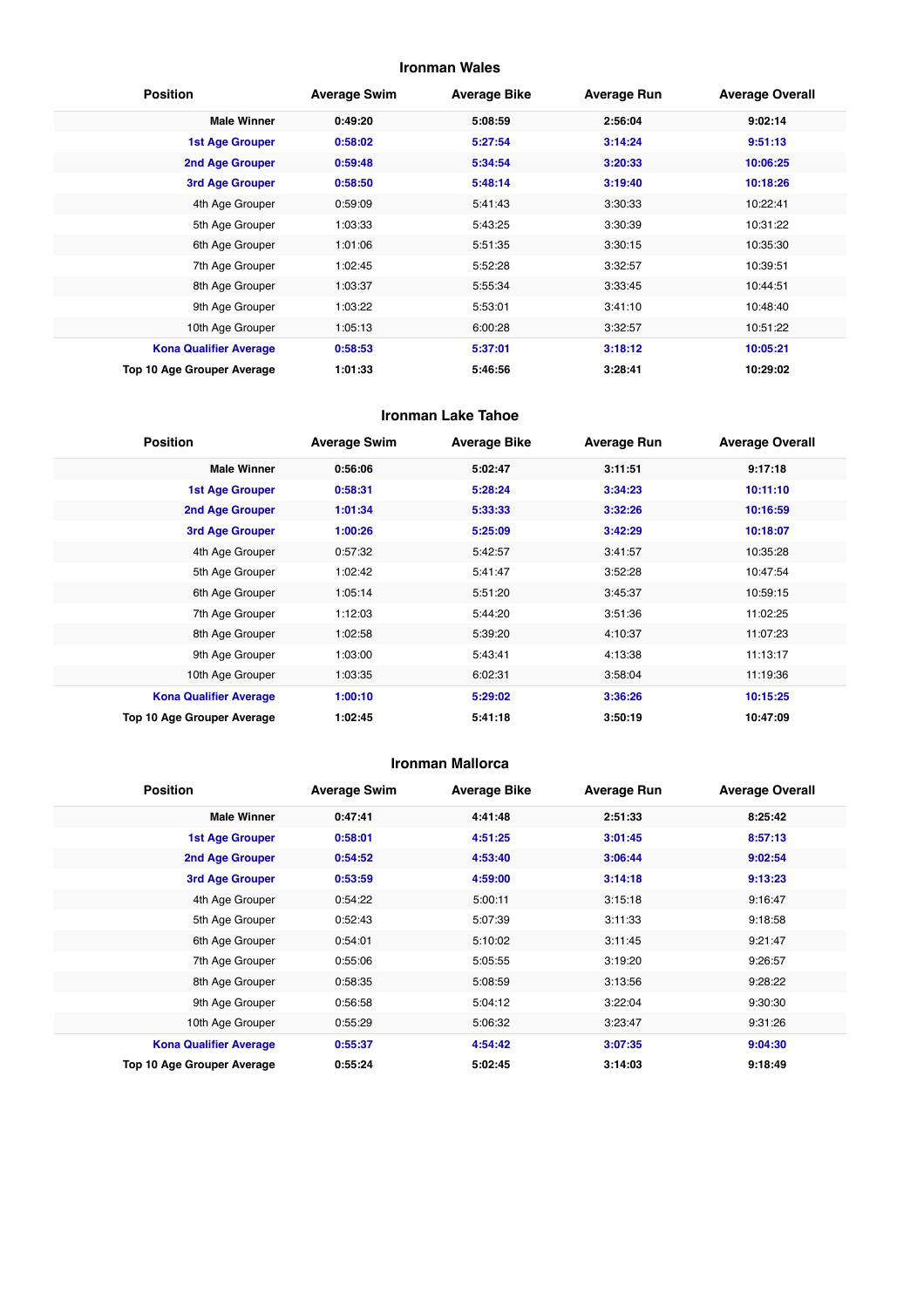## **Ironman Chattanooga**

| <b>Position</b>               | <b>Average Swim</b> | <b>Average Bike</b> | <b>Average Run</b> | <b>Average Overall</b> |
|-------------------------------|---------------------|---------------------|--------------------|------------------------|
| <b>Male Winner</b>            | 0:42:50             | 4:33:53             | 2:49:16            | 8:10:32                |
| <b>1st Age Grouper</b>        | 0:49:10             | 5:13:16             | 3:15:23            | 9:27:52                |
| 2nd Age Grouper               | 0:55:19             | 5:17:20             | 3:32:11            | 9:52:55                |
| 3rd Age Grouper               | 0:51:25             | 5:23:34             | 3:40:14            | 10:01:15               |
| 4th Age Grouper               | 0:45:45             | 5:40:07             | 3:33:20            | 10:05:59               |
| 5th Age Grouper               | 0:47:23             | 5:26:06             | 4:02:46            | 10:24:34               |
| 6th Age Grouper               | 0:55:12             | 5:28:12             | 3:55:28            | 10:27:52               |
| 7th Age Grouper               | 0:55:07             | 5:34:51             | 3:57:56            | 10:34:21               |
| 8th Age Grouper               | 0:54:20             | 5:34:51             | 4:01:51            | 10:39:18               |
| 9th Age Grouper               | 0:59:09             | 5:29:06             | 4:05:20            | 10:43:22               |
| 10th Age Grouper              | 0:52:28             | 5:30:45             | 4:11:01            | 10:46:16               |
| <b>Kona Qualifier Average</b> | 0:52:14             | 5:15:18             | 3:23:47            | 9:40:24                |
| Top 10 Age Grouper Average    | 0:52:32             | 5:27:49             | 3:49:33            | 10:18:22               |

#### **Ironman Barcelona**

| <b>Position</b>               | <b>Average Swim</b> | <b>Average Bike</b> | <b>Average Run</b> | <b>Average Overall</b> |
|-------------------------------|---------------------|---------------------|--------------------|------------------------|
| <b>Male Winner</b>            | 0:50:00             | 4:25:29             | 2:44:56            | 8:03:16                |
| <b>1st Age Grouper</b>        | 0:54:31             | 4:37:54             | 3:12:41            | 8:48:48                |
| <b>2nd Age Grouper</b>        | 0:54:00             | 4:47:06             | 3:20:02            | 9:04:35                |
| 3rd Age Grouper               | 1:01:35             | 4:38:26             | 3:25:05            | 9:09:04                |
| 4th Age Grouper               | 1:09:14             | 4:49:07             | 3:14:07            | 9:17:22                |
| 5th Age Grouper               | 1:04:17             | 4:45:52             | 3:26:12            | 9:20:38                |
| 6th Age Grouper               | 1:03:04             | 4:49:15             | 3:30:08            | 9:27:15                |
| 7th Age Grouper               | 1:00:53             | 4:45:09             | 3:38:06            | 9:28:59                |
| 8th Age Grouper               | 1:05:31             | 4:40:07             | 3:42:41            | 9:33:05                |
| 9th Age Grouper               | 0:58:45             | 4:49:56             | 3:40:24            | 9:34:37                |
| 10th Age Grouper              | 1:03:13             | 4:59:45             | 3:30:15            | 9:38:17                |
| <b>Kona Qualifier Average</b> | 0:54:15             | 4:42:30             | 3:16:22            | 8:56:41                |
| Top 10 Age Grouper Average    | 1:01:30             | 4:46:16             | 3:27:58            | 9:20:16                |

## **Ironman World Championship**

| <b>Position</b>               | <b>Average Swim</b> | <b>Average Bike</b> | <b>Average Run</b> | <b>Average Overall</b> |
|-------------------------------|---------------------|---------------------|--------------------|------------------------|
| <b>Male Winner</b>            | 0:52:20             | 4:31:38             | 2:50:49            | 8:19:02                |
| <b>1st Age Grouper</b>        | 0:58:34             | 4:55:55             | 2:46:52            | 8:59:04                |
| 2nd Age Grouper               | 0:58:46             | 4:57:13             | 3:06:06            | 9:07:15                |
| 3rd Age Grouper               | 0:58:44             | 4:55:51             | 3:09:10            | 9:09:03                |
| 4th Age Grouper               | 1:03:16             | 4:54:34             | 3:07:46            | 9:11:45                |
| 5th Age Grouper               | 1:01:38             | 4:57:47             | 3:09:38            | 9:14:54                |
| 6th Age Grouper               | 0:59:39             | 5:00:09             | 3:11:44            | 9:17:23                |
| 7th Age Grouper               | 1:01:04             | 4:58:14             | 3:14:07            | 9:19:00                |
| 8th Age Grouper               | 1:01:49             | 5:00:44             | 3:12:03            | 9:20:27                |
| 9th Age Grouper               | 1:02:27             | 5:04:38             | 3:09:35            | 9:22:08                |
| 10th Age Grouper              | 0:59:56             | 4:59:57             | 3:17:37            | 9:23:47                |
| <b>Kona Qualifier Average</b> | 0:58:34             | 4:55:55             | 2:46:52            | 8:59:04                |
| Top 10 Age Grouper Average    | 1:00:35             | 4:58:30             | 3:08:28            | 9:14:29                |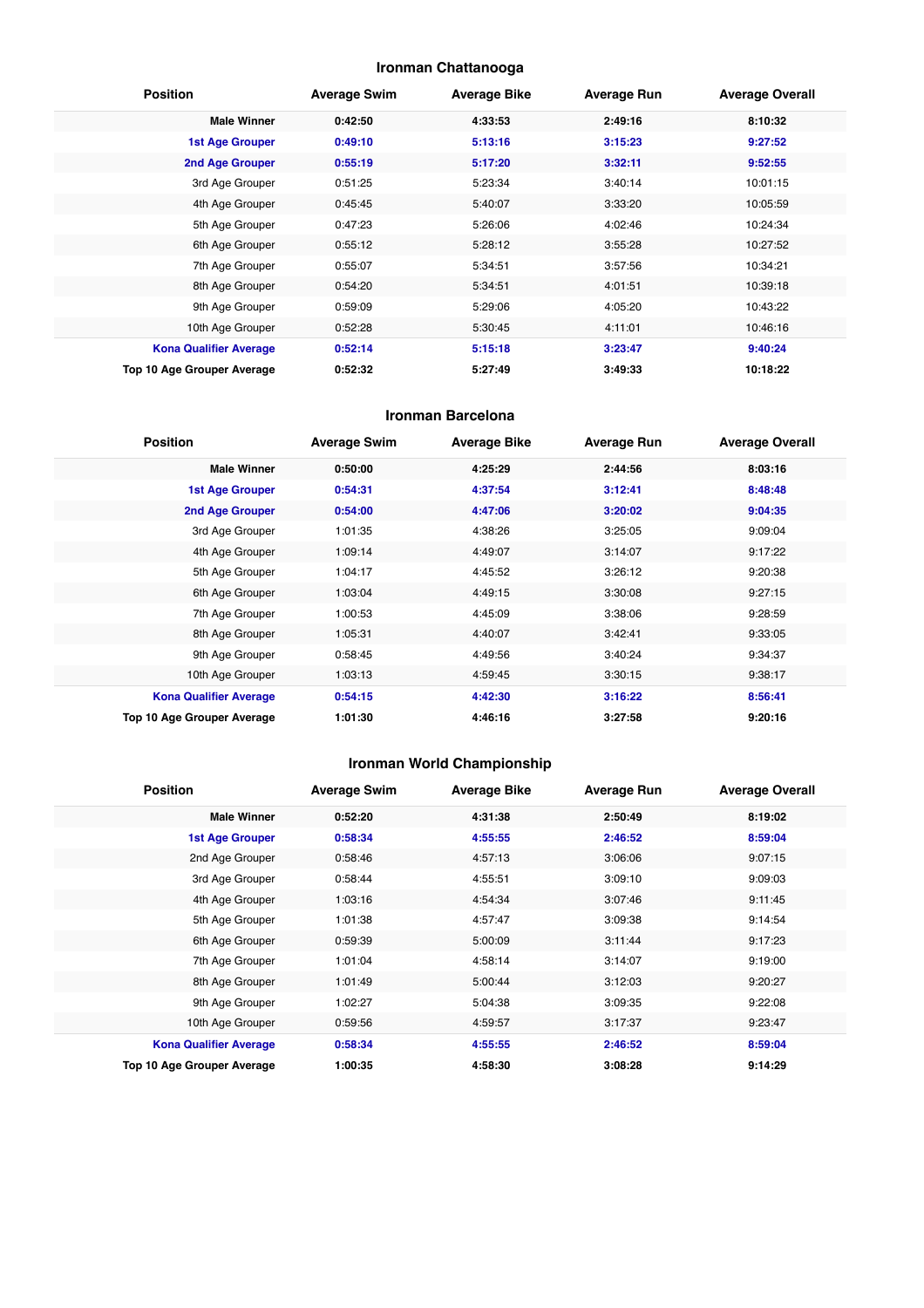## **Ironman Louisville**

| <b>Position</b>               | <b>Average Swim</b> | <b>Average Bike</b> | <b>Average Run</b> | <b>Average Overall</b> |
|-------------------------------|---------------------|---------------------|--------------------|------------------------|
| <b>Male Winner</b>            | 0:52:21             | 4:38:36             | 2:57:00            | 8:32:37                |
| <b>1st Age Grouper</b>        | 0:58:57             | 5:08:22             | 3:21:59            | 9:36:33                |
| 2nd Age Grouper               | 1:06:36             | 5:08:50             | 3:24:16            | 9:47:53                |
| 3rd Age Grouper               | 1:03:23             | 5:20:01             | 3:22:29            | 9:53:22                |
| 4th Age Grouper               | 0:57:08             | 5:16:27             | 3:34:57            | 9:57:20                |
| 5th Age Grouper               | 1:00:31             | 5:13:50             | 3:41:53            | 10:04:32               |
| 6th Age Grouper               | 1:02:49             | 5:19:18             | 3:38:16            | 10:09:27               |
| 7th Age Grouper               | 1:03:26             | 5:23:02             | 3:39:50            | 10:15:14               |
| 8th Age Grouper               | 1:01:42             | 5:18:42             | 3:50:54            | 10:20:11               |
| 9th Age Grouper               | 1:04:11             | 5:26:11             | 3:42:28            | 10:23:05               |
| 10th Age Grouper              | 1:04:44             | 5:17:37             | 3:54:44            | 10:26:19               |
| <b>Kona Qualifier Average</b> | 1:02:58             | 5:12:24             | 3:22:55            | 9:45:56                |
| Top 10 Age Grouper Average    | 1:02:21             | 5:17:14             | 3:37:11            | 10:05:23               |

## **Ironman Maryland**

| <b>Position</b>               | <b>Average Swim</b> | <b>Average Bike</b> | <b>Average Run</b> | <b>Average Overall</b> |
|-------------------------------|---------------------|---------------------|--------------------|------------------------|
| <b>Male Winner</b>            | 0:53:10             | 4:40:10             | 3:05:37            | 8:44:50                |
| <b>1st Age Grouper</b>        | 0:53:32             | 4:44:29             | 3:18:37            | 9:02:33                |
| 2nd Age Grouper               | 0:51:47             | 4:58:19             | 3:27:33            | 9:24:35                |
| 3rd Age Grouper               | 1:05:22             | 5:06:01             | 3:20:18            | 9:43:18                |
| 4th Age Grouper               | 0:55:15             | 5:12:14             | 3:38:26            | 9:55:01                |
| 5th Age Grouper               | 1:00:31             | 5:00:37             | 3:54:41            | 10:05:12               |
| 6th Age Grouper               | 1:02:14             | 5:16:32             | 3:44:48            | 10:13:03               |
| 7th Age Grouper               | 0:55:52             | 5:22:08             | 3:55:33            | 10:28:29               |
| 8th Age Grouper               | 1:06:28             | 5:18:46             | 3:53:49            | 10:31:05               |
| 9th Age Grouper               | 0:58:31             | 5:33:26             | 3:47:22            | 10:34:12               |
| 10th Age Grouper              | 1:10:47             | 5:18:07             | 4:01:23            | 10:41:32               |
| <b>Kona Qualifier Average</b> | 0:52:40             | 4:51:24             | 3:23:05            | 9:13:34                |
| Top 10 Age Grouper Average    | 1:00:02             | 5:11:04             | 3:42:15            | 10:03:54               |

#### **Ironman Los Cabos**

| <b>Position</b>               | <b>Average Swim</b> | <b>Average Bike</b> | <b>Average Run</b> | <b>Average Overall</b> |
|-------------------------------|---------------------|---------------------|--------------------|------------------------|
| <b>Male Winner</b>            | 0:50:33             | 4:38:43             | 2:53:22            | 8:26:31                |
| <b>1st Age Grouper</b>        | 0:57:56             | 5:19:12             | 3:26:44            | 9:49:24                |
| 2nd Age Grouper               | 1:11:21             | 5:25:03             | 3:20:31            | 10:04:14               |
| 3rd Age Grouper               | 1:00:05             | 5:27:52             | 3:45:01            | 10:18:51               |
| 4th Age Grouper               | 1:02:04             | 5:30:40             | 3:45:25            | 10:24:19               |
| 5th Age Grouper               | 1:05:37             | 5:33:36             | 3:56:28            | 10:41:47               |
| 6th Age Grouper               | 0:58:05             | 5:46:11             | 3:53:46            | 10:43:49               |
| 7th Age Grouper               | 1:20:24             | 5:46:58             | 3:41:00            | 10:56:35               |
| 8th Age Grouper               | 0:59:12             | 5:34:09             | 4:27:51            | 11:08:04               |
| 9th Age Grouper               | 1:03:54             | 5:40:54             | 4:23:47            | 11:14:37               |
| 10th Age Grouper              | 1:05:11             | 6:22:04             | 3:45:52            | 11:19:57               |
| <b>Kona Qualifier Average</b> | 1:04:38             | 5:22:07             | 3:23:38            | 9:56:49                |
| Top 10 Age Grouper Average    | 1:04:23             | 5:38:40             | 3:50:38            | 10:40:09               |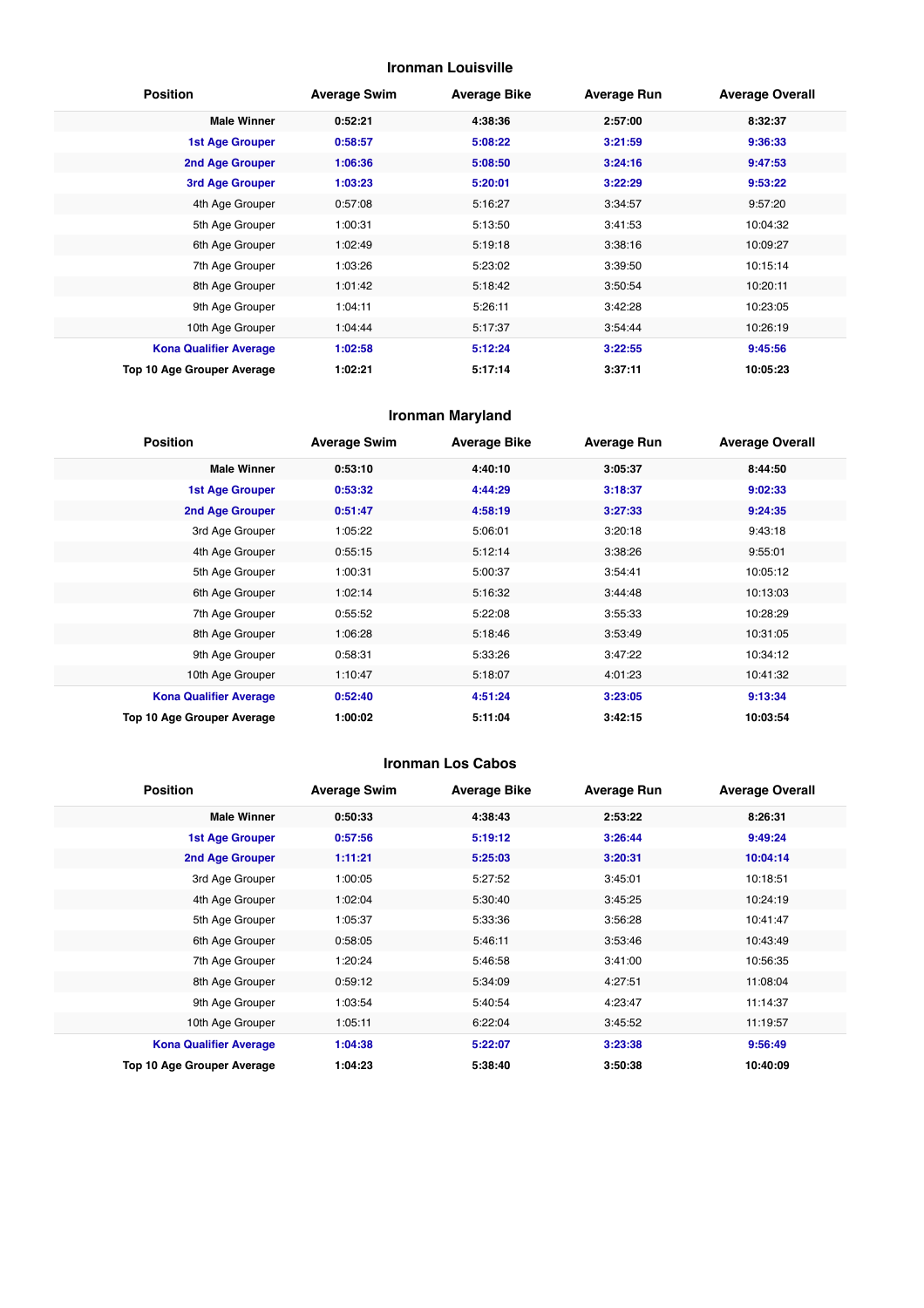## **Ironman Florida**

| <b>Position</b>               | <b>Average Swim</b> | <b>Average Bike</b> | <b>Average Run</b> | <b>Average Overall</b> |
|-------------------------------|---------------------|---------------------|--------------------|------------------------|
| <b>Male Winner</b>            | 0:51:09             | 4:27:24             | 2:54:25            | 8:12:58                |
| <b>1st Age Grouper</b>        | 0:54:32             | 4:48:32             | 3:10:34            | 8:59:41                |
| 2nd Age Grouper               | 0:56:43             | 4:53:10             | 3:12:03            | 9:08:40                |
| 3rd Age Grouper               | 0:56:26             | 5:01:06             | 3:13:37            | 9:17:48                |
| 4th Age Grouper               | 0:54:32             | 5:00:22             | 3:22:10            | 9:24:06                |
| 5th Age Grouper               | 0:54:34             | 5:01:28             | 3:27:27            | 9:30:58                |
| 6th Age Grouper               | 0:55:20             | 5:04:24             | 3:30:27            | 9:37:02                |
| 7th Age Grouper               | 0:56:43             | 5:01:51             | 3:35:24            | 9:41:59                |
| 8th Age Grouper               | 0:55:11             | 5:03:20             | 3:40:13            | 9:46:39                |
| 9th Age Grouper               | 0:59:01             | 5:07:39             | 3:37:08            | 9:52:00                |
| 10th Age Grouper              | 1:00:01             | 5:08:56             | 3:39:19            | 9:56:02                |
| <b>Kona Qualifier Average</b> | 0:55:38             | 4:50:51             | 3:11:18            | 9:04:10                |
| Top 10 Age Grouper Average    | 0:56:18             | 5:01:05             | 3:26:50            | 9:31:29                |

#### **Ironman Fortaleza**

| <b>Position</b>               | <b>Average Swim</b> | <b>Average Bike</b> | <b>Average Run</b> | <b>Average Overall</b> |
|-------------------------------|---------------------|---------------------|--------------------|------------------------|
| <b>Male Winner</b>            | 0:52:20             | 4:32:09             | 3:02:22            | 8:30:15                |
| <b>1st Age Grouper</b>        | 1:02:16             | 4:54:12             | 3:24:15            | 9:30:09                |
| 2nd Age Grouper               | 1:08:45             | 4:57:00             | 3:28:05            | 9:40:37                |
| 3rd Age Grouper               | 0:57:32             | 5:13:01             | 3:37:32            | 9:54:51                |
| 4th Age Grouper               | 1:08:27             | 5:06:17             | 3:39:37            | 9:59:53                |
| 5th Age Grouper               | 1:03:28             | 5:07:34             | 3:49:03            | 10:05:46               |
| 6th Age Grouper               | 1:08:06             | 5:02:49             | 3:51:05            | 10:06:53               |
| 7th Age Grouper               | 1:02:21             | 5:11:43             | 3:49:04            | 10:08:38               |
| 8th Age Grouper               | 1:08:54             | 5:20:32             | 3:38:32            | 10:12:10               |
| 9th Age Grouper               | 1:09:38             | 5:16:27             | 3:53:15            | 10:23:14               |
| 10th Age Grouper              | 1:25:45             | 5:25:06             | 3:32:17            | 10:31:17               |
| <b>Kona Qualifier Average</b> | 1:02:51             | 5:01:24             | 3:29:57            | 9:41:52                |
| Top 10 Age Grouper Average    | 1:07:31             | 5:09:28             | 3:40:16            | 10:03:20               |

## **Ironman Malaysia**

| <b>Position</b>               | <b>Average Swim</b> | <b>Average Bike</b> | <b>Average Run</b> | <b>Average Overall</b> |
|-------------------------------|---------------------|---------------------|--------------------|------------------------|
| <b>Male Winner</b>            | 0:49:49             | 4:40:31             | 3:05:37            | 8:41:53                |
| <b>1st Age Grouper</b>        | 1:07:02             | 5:02:34             | 3:30:22            | 9:45:49                |
| 2nd Age Grouper               | 1:04:11             | 5:07:49             | 3:56:37            | 10:13:53               |
| 3rd Age Grouper               | 0:59:26             | 5:30:27             | 3:42:55            | 10:19:47               |
| 4th Age Grouper               | 1:04:27             | 5:27:54             | 3:42:06            | 10:25:26               |
| 5th Age Grouper               | 1:06:36             | 5:18:37             | 4:20:55            | 10:53:06               |
| 6th Age Grouper               | 1:24:26             | 5:30:56             | 3:59:00            | 11:00:55               |
| 7th Age Grouper               | 1:10:54             | 5:46:33             | 4:01:09            | 11:07:15               |
| 8th Age Grouper               | 1:06:24             | 5:50:02             | 4:08:28            | 11:13:36               |
| 9th Age Grouper               | 1:19:33             | 5:27:19             | 4:27:12            | 11:21:54               |
| 10th Age Grouper              | 1:20:30             | 5:36:51             | 4:16:16            | 11:22:10               |
| <b>Kona Qualifier Average</b> | 1:05:36             | 5:05:11             | 3:43:29            | 9:59:51                |
| Top 10 Age Grouper Average    | 1:10:20             | 5:27:54             | 4:00:30            | 10:46:23               |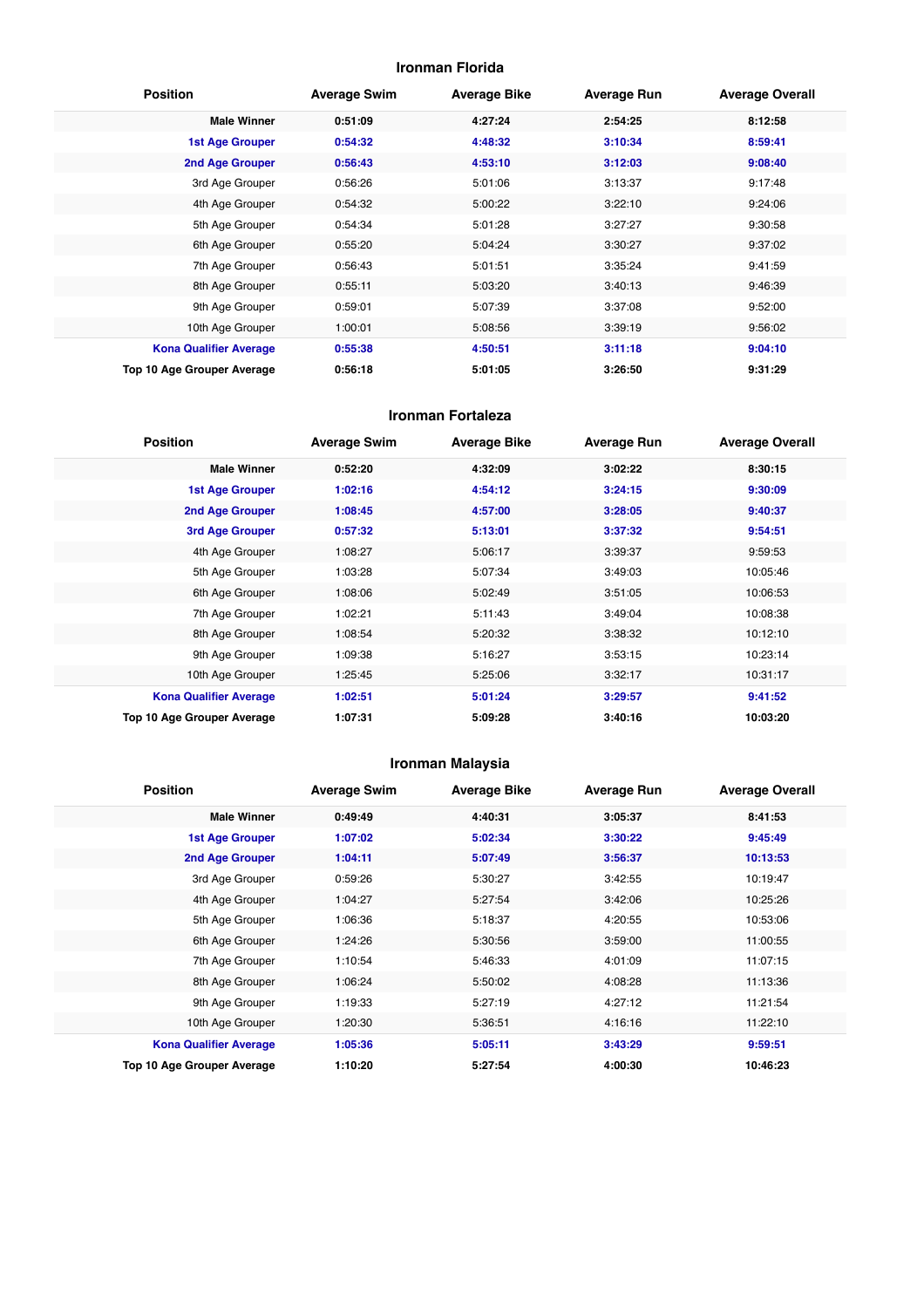#### **Ironman Arizona**

| <b>Position</b>               | <b>Average Swim</b> | <b>Average Bike</b> | <b>Average Run</b> | <b>Average Overall</b> |
|-------------------------------|---------------------|---------------------|--------------------|------------------------|
| <b>Male Winner</b>            | 0:50:41             | 4:29:35             | 2:49:35            | 8:13:52                |
| <b>1st Age Grouper</b>        | 0:59:14             | 4:54:07             | 3:15:14            | 9:14:34                |
| 2nd Age Grouper               | 0:58:44             | 5:01:43             | 3:18:23            | 9:24:18                |
| 3rd Age Grouper               | 0:59:17             | 5:04:34             | 3:25:58            | 9:35:49                |
| 4th Age Grouper               | 1:02:22             | 5:03:04             | 3:31:47            | 9:44:02                |
| 5th Age Grouper               | 1:05:32             | 5:10:11             | 3:22:31            | 9:45:18                |
| 6th Age Grouper               | 1:02:16             | 5:07:15             | 3:34:44            | 9:51:45                |
| 7th Age Grouper               | 1:03:10             | 5:10:57             | 3:35:35            | 9:56:23                |
| 8th Age Grouper               | 1:06:18             | 5:14:09             | 3:34:49            | 10:02:22               |
| 9th Age Grouper               | 1:04:06             | 5:17:06             | 3:40:45            | 10:08:52               |
| 10th Age Grouper              | 1:03:54             | 5:22:13             | 3:42:41            | 10:15:35               |
| <b>Kona Qualifier Average</b> | 0:58:43             | 4:58:55             | 3:16:47            | 9:20:08                |
| Top 10 Age Grouper Average    | 1:02:10             | 5:08:22             | 3:29:53            | 9:47:02                |

#### **Ironman Cozumel**

| <b>Position</b>               | <b>Average Swim</b> | <b>Average Bike</b> | <b>Average Run</b> | <b>Average Overall</b> |
|-------------------------------|---------------------|---------------------|--------------------|------------------------|
| <b>Male Winner</b>            | 0:49:06             | 4:38:56             | 2:53:19            | 8:12:56                |
| <b>1st Age Grouper</b>        | 0:53:02             | 5:04:09             | 3:11:28            | 9:13:45                |
| 2nd Age Grouper               | 0:57:15             | 5:13:55             | 3:20:52            | 9:30:19                |
| 3rd Age Grouper               | 0:52:37             | 5:06:47             | 3:31:32            | 9:43:42                |
| 4th Age Grouper               | 0:55:39             | 5:13:01             | 3:32:48            | 9:48:10                |
| 5th Age Grouper               | 0:46:27             | 5:23:55             | 3:31:33            | 9:55:14                |
| 6th Age Grouper               | 0:57:06             | 5:24:05             | 3:31:44            | 9:59:47                |
| 7th Age Grouper               | 0:56:24             | 5:23:47             | 3:37:14            | 10:05:07               |
| 8th Age Grouper               | 0:48:13             | 5:26:43             | 3:49:15            | 10:09:43               |
| 9th Age Grouper               | 0:58:59             | 5:31:43             | 3:34:21            | 10:12:06               |
| 10th Age Grouper              | 0:51:03             | 5:26:28             | 3:44:55            | 10:17:50               |
| <b>Kona Qualifier Average</b> | 0:55:08             | 5:09:02             | 3:16:10            | 9:22:02                |
| Top 10 Age Grouper Average    | 0:53:40             | 5:19:27             | 3:32:34            | 9:53:34                |

#### **Ironman Western Australia**

| <b>Position</b>               | <b>Average Swim</b> | <b>Average Bike</b> | <b>Average Run</b> | <b>Average Overall</b> |
|-------------------------------|---------------------|---------------------|--------------------|------------------------|
| <b>Male Winner</b>            | 0:49:56             | 4:31:17             | 2:50:16            | 8:13:36                |
| <b>1st Age Grouper</b>        | 0:57:21             | 4:51:12             | 3:11:24            | 9:03:06                |
| 2nd Age Grouper               | 0:55:27             | 4:53:40             | 3:17:55            | 9:09:48                |
| 3rd Age Grouper               | 0:55:59             | 4:49:54             | 3:26:24            | 9:15:53                |
| 4th Age Grouper               | 0:57:44             | 4:57:50             | 3:24:57            | 9:24:11                |
| 5th Age Grouper               | 0:58:40             | 5:00:33             | 3:26:46            | 9:29:19                |
| 6th Age Grouper               | 0:58:40             | 5:04:36             | 3:27:02            | 9:33:53                |
| 7th Age Grouper               | 0:59:03             | 5:04:25             | 3:31:48            | 9:39:03                |
| 8th Age Grouper               | 0:58:04             | 5:08:30             | 3:34:39            | 9:44:58                |
| 9th Age Grouper               | 0:57:08             | 5:11:14             | 3:37:44            | 9:49:39                |
| 10th Age Grouper              | 0:58:17             | 5:11:58             | 3:38:01            | 9:51:58                |
| <b>Kona Qualifier Average</b> | 0:56:24             | 4:52:26             | 3:14:40            | 9:06:27                |
| Top 10 Age Grouper Average    | 0:57:38             | 5:01:23             | 3:27:40            | 9:30:11                |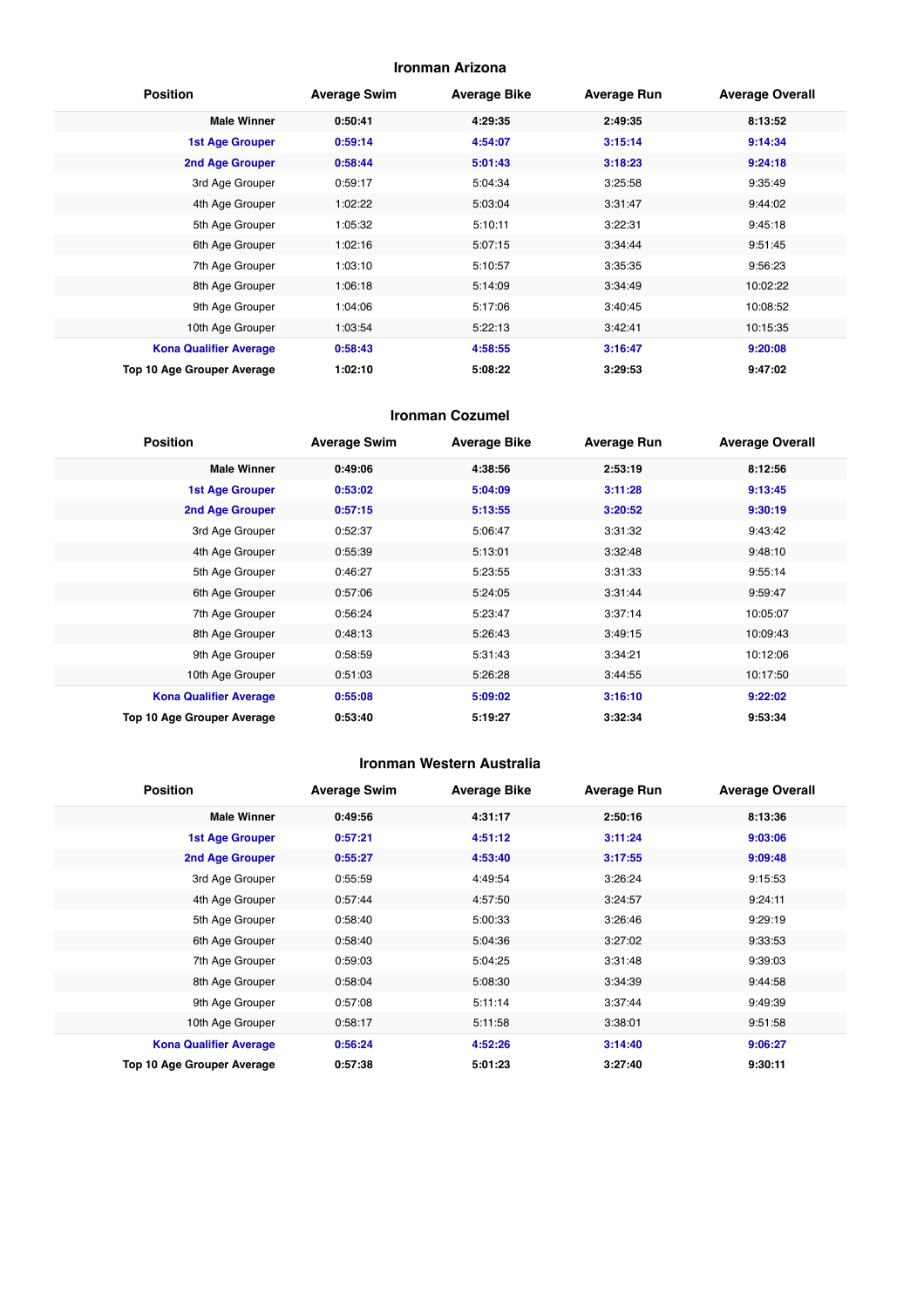## **Ironman New Zealand**

| <b>Position</b>               | <b>Average Swim</b> | <b>Average Bike</b> | <b>Average Run</b> | <b>Average Overall</b> |
|-------------------------------|---------------------|---------------------|--------------------|------------------------|
| <b>Male Winner</b>            | 0:48:04             | 4:41:22             | 2:48:44            | 8:22:46                |
| <b>1st Age Grouper</b>        | 0:56:09             | 5:02:58             | 3:13:40            | 9:18:25                |
| 2nd Age Grouper               | 0:54:14             | 5:06:40             | 3:20:10            | 9:27:06                |
| 3rd Age Grouper               | 0:56:17             | 5:11:24             | 3:17:53            | 9:33:58                |
| 4th Age Grouper               | 0:57:08             | 5:13:15             | 3:22:19            | 9:39:40                |
| 5th Age Grouper               | 0:56:32             | 5:13:44             | 3:30:42            | 9:47:19                |
| 6th Age Grouper               | 0:58:50             | 5:14:56             | 3:30:56            | 9:51:10                |
| 7th Age Grouper               | 0:58:36             | 5:15:24             | 3:35:35            | 9:56:28                |
| 8th Age Grouper               | 0:58:43             | 5:16:50             | 3:38:03            | 10:00:30               |
| 9th Age Grouper               | 0:58:48             | 5:22:18             | 3:35:53            | 10:03:56               |
| 10th Age Grouper              | 0:58:48             | 5:22:08             | 3:37:18            | 10:05:58               |
| <b>Kona Qualifier Average</b> | 0:55:11             | 5:04:49             | 3:16:55            | 9:22:46                |
| Top 10 Age Grouper Average    | 0:57:24             | 5:13:58             | 3:28:15            | 9:46:27                |

#### **Ironman Melbourne**

| <b>Position</b>               | <b>Average Swim</b> | <b>Average Bike</b> | <b>Average Run</b> | <b>Average Overall</b> |
|-------------------------------|---------------------|---------------------|--------------------|------------------------|
| <b>Male Winner</b>            | 0:48:36             | 4:25:06             | 2:43:51            | 8:01:05                |
| <b>1st Age Grouper</b>        | 0:53:51             | 4:44:49             | 3:01:46            | 8:45:16                |
| 2nd Age Grouper               | 0:54:00             | 4:46:48             | 3:17:52            | 9:03:48                |
| 3rd Age Grouper               | 0:58:02             | 4:48:20             | 3:19:11            | 9:11:52                |
| <b>4th Age Grouper</b>        | 1:04:46             | 4:48:50             | 3:15:34            | 9:14:22                |
| 5th Age Grouper               | 0:55:19             | 4:53:59             | 3:21:44            | 9:16:20                |
| 6th Age Grouper               | 1:02:31             | 4:56:00             | 3:17:30            | 9:21:58                |
| 7th Age Grouper               | 0:57:52             | 5:00:08             | 3:20:43            | 9:25:14                |
| 8th Age Grouper               | 0:54:08             | 5:04:34             | 3:22:56            | 9:29:04                |
| 9th Age Grouper               | 1:02:39             | 4:51:29             | 3:28:24            | 9:30:39                |
| 10th Age Grouper              | 0:57:18             | 5:05:35             | 3:23:40            | 9:34:28                |
| <b>Kona Qualifier Average</b> | 0:57:40             | 4:47:12             | 3:13:36            | 9:03:49                |
| Top 10 Age Grouper Average    | 0:58:03             | 4:54:03             | 3:18:56            | 9:17:18                |

#### **Ironman South Africa**

| <b>Position</b>               | <b>Average Swim</b> | <b>Average Bike</b> | <b>Average Run</b> | <b>Average Overall</b> |
|-------------------------------|---------------------|---------------------|--------------------|------------------------|
| <b>Male Winner</b>            | 0:51:32             | 4:33:27             | 2:51:49            | 8:20:46                |
| 1st Age Grouper               | 0:57:39             | 5:02:30             | 3:16:17            | 9:21:19                |
| 2nd Age Grouper               | 1:02:21             | 5:08:05             | 3:30:30            | 9:46:47                |
| 3rd Age Grouper               | 1:03:14             | 5:13:43             | 3:33:34            | 9:56:09                |
| 4th Age Grouper               | 1:05:14             | 5:15:01             | 3:40:37            | 10:07:16               |
| <b>5th Age Grouper</b>        | 1:02:06             | 5:22:26             | 3:43:15            | 10:14:29               |
| 6th Age Grouper               | 1:04:19             | 5:27:06             | 3:43:19            | 10:21:36               |
| 7th Age Grouper               | 1:05:55             | 5:22:01             | 3:51:14            | 10:25:54               |
| 8th Age Grouper               | 1:02:43             | 5:30:11             | 3:54:52            | 10:34:42               |
| 9th Age Grouper               | 1:08:56             | 5:32:30             | 3:50:50            | 10:41:38               |
| 10th Age Grouper              | 1:04:27             | 5:33:06             | 4:01:03            | 10:47:07               |
| <b>Kona Qualifier Average</b> | 1:02:06             | 5:12:21             | 3:32:51            | 9:53:12                |
| Top 10 Age Grouper Average    | 1:03:41             | 5:20:40             | 3:42:33            | 10:13:42               |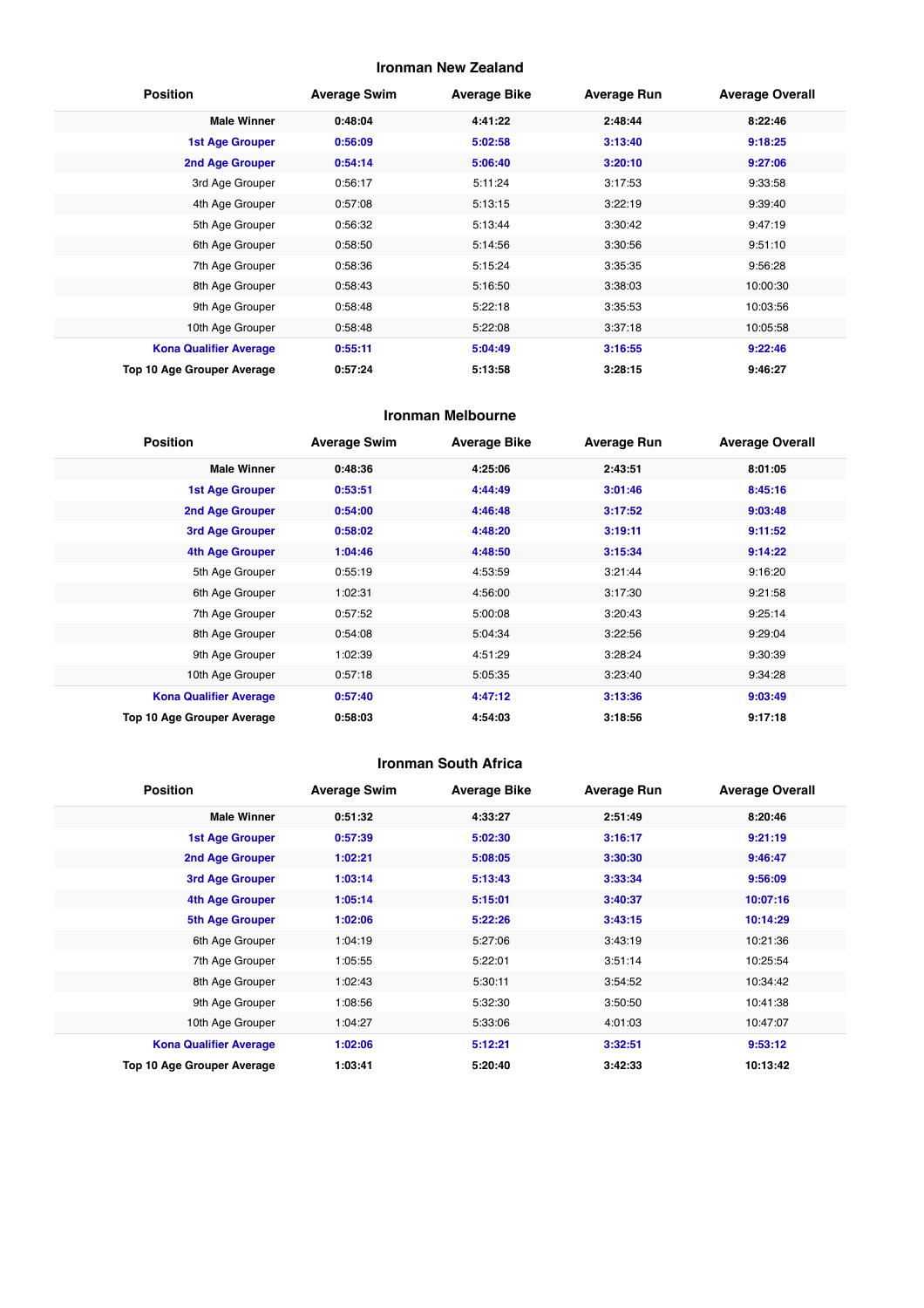#### **Ironman Australia**

| <b>Position</b>               | <b>Average Swim</b> | <b>Average Bike</b> | <b>Average Run</b> | <b>Average Overall</b> |
|-------------------------------|---------------------|---------------------|--------------------|------------------------|
| <b>Male Winner</b>            | 0:47:37             | 4:43:01             | 2:54:15            | 8:27:01                |
| <b>1st Age Grouper</b>        | 0:51:35             | 5:05:23             | 3:13:37            | 9:13:49                |
| <b>2nd Age Grouper</b>        | 0:52:48             | 5:08:49             | 3:19:01            | 9:24:15                |
| 3rd Age Grouper               | 0:58:26             | 5:09:40             | 3:20:01            | 9:31:56                |
| 4th Age Grouper               | 0:55:33             | 5:13:39             | 3:24:58            | 9:37:20                |
| 5th Age Grouper               | 0:57:14             | 5:13:09             | 3:28:59            | 9:43:03                |
| 6th Age Grouper               | 0:56:38             | 5:16:11             | 3:30:54            | 9:47:09                |
| 7th Age Grouper               | 0:57:05             | 4:51:10             | 4:04:48            | 9:51:05                |
| 8th Age Grouper               | 0:55:38             | 5:21:42             | 3:33:34            | 9:54:19                |
| 9th Age Grouper               | 0:56:09             | 5:18:50             | 3:38:19            | 9:57:16                |
| 10th Age Grouper              | 0:57:02             | 5:18:13             | 3:42:46            | 10:01:43               |
| <b>Kona Qualifier Average</b> | 0:52:12             | 5:07:06             | 3:16:19            | 9:19:02                |
| Top 10 Age Grouper Average    | 0:55:49             | 5:11:41             | 3:31:42            | 9:42:11                |

#### **Ironman Texas**

| <b>Position</b>               | <b>Average Swim</b> | <b>Average Bike</b> | <b>Average Run</b> | <b>Average Overall</b> |
|-------------------------------|---------------------|---------------------|--------------------|------------------------|
| <b>Male Winner</b>            | 0:52:11             | 4:25:50             | 2:49:28            | 8:12:10                |
| <b>1st Age Grouper</b>        | 0:59:30             | 4:49:07             | 3:14:29            | 9:09:04                |
| 2nd Age Grouper               | 1:04:05             | 4:53:46             | 3:19:01            | 9:23:26                |
| 3rd Age Grouper               | 1:03:05             | 4:56:35             | 3:32:40            | 9:39:25                |
| <b>4th Age Grouper</b>        | 1:05:34             | 5:02:37             | 3:30:12            | 9:46:26                |
| 5th Age Grouper               | 1:05:39             | 5:08:43             | 3:33:21            | 9:55:15                |
| 6th Age Grouper               | 1:04:03             | 5:01:51             | 3:48:51            | 10:01:17               |
| 7th Age Grouper               | 1:07:37             | 5:09:14             | 3:38:45            | 10:04:34               |
| 8th Age Grouper               | 1:05:45             | 5:07:32             | 3:52:47            | 10:12:58               |
| 9th Age Grouper               | 1:05:37             | 5:12:10             | 3:49:34            | 10:14:37               |
| 10th Age Grouper              | 1:09:26             | 5:09:18             | 3:54:06            | 10:20:15               |
| <b>Kona Qualifier Average</b> | 1:03:04             | 4:55:31             | 3:24:05            | 9:29:35                |
| Top 10 Age Grouper Average    | 1:05:02             | 5:03:05             | 3:37:22            | 9:52:44                |

#### **Ironman Lanzarote**

| <b>Position</b>               | <b>Average Swim</b> | <b>Average Bike</b> | <b>Average Run</b> | <b>Average Overall</b> |
|-------------------------------|---------------------|---------------------|--------------------|------------------------|
| <b>Male Winner</b>            | 0:49:28             | 4:57:52             | 2:53:31            | 8:46:42                |
| <b>1st Age Grouper</b>        | 0:58:41             | 5:15:28             | 3:11:01            | 9:32:41                |
| <b>2nd Age Grouper</b>        | 0:56:11             | 5:28:36             | 3:08:59            | 9:41:56                |
| 3rd Age Grouper               | 1:00:14             | 5:29:17             | 3:16:11            | 9:53:46                |
| 4th Age Grouper               | 0:57:55             | 5:35:34             | 3:25:35            | 10:08:09               |
| 5th Age Grouper               | 0:58:38             | 5:33:48             | 3:33:03            | 10:13:51               |
| 6th Age Grouper               | 1:00:17             | 5:40:37             | 3:28:10            | 10:17:30               |
| 7th Age Grouper               | 1:03:35             | 5:36:42             | 3:33:55            | 10:24:07               |
| 8th Age Grouper               | 1:01:05             | 5:47:22             | 3:30:51            | 10:28:43               |
| 9th Age Grouper               | 1:00:53             | 5:45:08             | 3:37:58            | 10:32:40               |
| 10th Age Grouper              | 1:00:01             | 5:52:00             | 3:35:33            | 10:37:14               |
| <b>Kona Qualifier Average</b> | 0:57:26             | 5:22:02             | 3:10:00            | 9:37:18                |
| Top 10 Age Grouper Average    | 0:59:45             | 5:36:27             | 3:26:08            | 10:11:04               |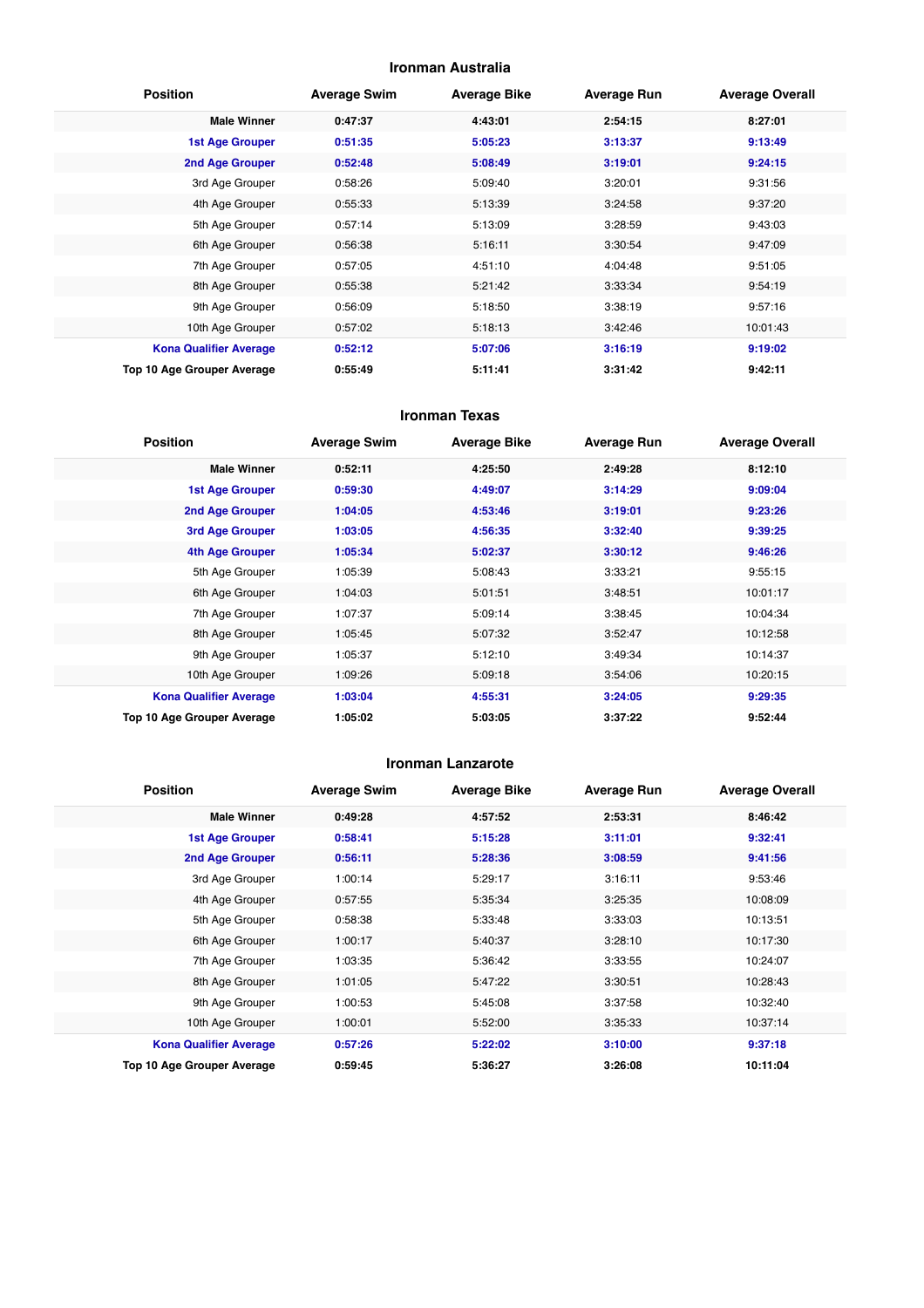## **Ironman Brazil**

| <b>Position</b>               | <b>Average Swim</b> | <b>Average Bike</b> | <b>Average Run</b> | <b>Average Overall</b> |
|-------------------------------|---------------------|---------------------|--------------------|------------------------|
| <b>Male Winner</b>            | 0:49:05             | 4:25:58             | 2:54:46            | 8:36:37                |
| <b>1st Age Grouper</b>        | 0:53:28             | 4:25:09             | 2:55:49            | 9:29:29                |
| 2nd Age Grouper               | 0:53:45             | 4:00:07             | 3:01:38            | 9:41:26                |
| 3rd Age Grouper               | 0:56:43             | 4:33:08             | 2:41:02            | 9:48:00                |
| 4th Age Grouper               | 0:58:45             | 4:31:20             | 3:04:58            | 9:52:56                |
| <b>5th Age Grouper</b>        | 0:57:58             | 4:32:34             | 3:06:36            | 9:55:27                |
| 6th Age Grouper               | 0:50:17             | 4:08:47             | 3:05:01            | 9:59:14                |
| 7th Age Grouper               | 0:57:27             | 4:37:59             | 3:09:20            | 10:03:33               |
| 8th Age Grouper               | 0:59:38             | 4:41:09             | 3:49:51            | 10:08:14               |
| 9th Age Grouper               | 0:51:00             | 4:40:43             | 3:14:27            | 10:09:41               |
| 10th Age Grouper              | 0:59:12             | 4:42:38             | 3:10:16            | 10:12:47               |
| <b>Kona Qualifier Average</b> | 0:56:08             | 4:24:28             | 2:58:01            | 9:45:28                |
| Top 10 Age Grouper Average    | 0:55:49             | 4:29:21             | 3:07:54            | 9:56:05                |

#### **Ironman France**

| <b>Position</b>               | <b>Average Swim</b> | <b>Average Bike</b> | <b>Average Run</b> | <b>Average Overall</b> |
|-------------------------------|---------------------|---------------------|--------------------|------------------------|
| <b>Male Winner</b>            | 0:50:18             | 4:46:51             | 2:48:07            | 8:30:38                |
| <b>1st Age Grouper</b>        | 0:56:48             | 5:08:34             | 3:10:14            | 9:22:10                |
| 2nd Age Grouper               | 0:58:13             | 5:13:52             | 3:13:26            | 9:32:25                |
| <b>3rd Age Grouper</b>        | 0:59:27             | 5:12:55             | 3:20:24            | 9:40:47                |
| 4th Age Grouper               | 0:54:43             | 5:16:23             | 3:19:43            | 9:44:34                |
| 5th Age Grouper               | 0:58:50             | 5:15:12             | 3:27:37            | 9:48:58                |
| 6th Age Grouper               | 1:01:52             | 5:21:24             | 3:20:49            | 9:52:28                |
| 7th Age Grouper               | 0:54:48             | 5:20:02             | 3:27:26            | 9:56:36                |
| 8th Age Grouper               | 1:02:45             | 5:17:24             | 3:30:07            | 9:58:55                |
| 9th Age Grouper               | 1:03:59             | 5:18:53             | 3:29:49            | 10:01:22               |
| 10th Age Grouper              | 1:00:11             | 5:23:36             | 3:28:58            | 10:03:01               |
| <b>Kona Qualifier Average</b> | 0:58:09             | 5:11:47             | 3:14:41            | 9:31:47                |
| Top 10 Age Grouper Average    | 0:59:09             | 5:16:49             | 3:22:51            | 9:48:07                |

#### **Ironman Cairns**

| <b>Position</b>               | <b>Average Swim</b> | <b>Average Bike</b> | <b>Average Run</b> | <b>Average Overall</b> |
|-------------------------------|---------------------|---------------------|--------------------|------------------------|
| <b>Male Winner</b>            | 0:50:04             | 4:30:34             | 2:53:07            | 8:17:45                |
| <b>1st Age Grouper</b>        | 0:56:37             | 4:54:26             | 3:06:52            | 9:02:43                |
| <b>2nd Age Grouper</b>        | 0:43:08             | 5:00:07             | 3:18:08            | 9:20:24                |
| 3rd Age Grouper               | 1:01:21             | 5:06:51             | 3:14:24            | 9:29:05                |
| 4th Age Grouper               | 1:00:56             | 5:00:50             | 3:26:44            | 9:35:33                |
| 5th Age Grouper               | 0:57:56             | 5:12:40             | 3:26:52            | 9:43:06                |
| 6th Age Grouper               | 0:58:50             | 5:14:31             | 3:33:59            | 9:52:15                |
| 7th Age Grouper               | 1:00:14             | 5:18:41             | 3:42:03            | 10:08:41               |
| 8th Age Grouper               | 1:00:39             | 5:20:58             | 3:43:14            | 10:11:43               |
| 9th Age Grouper               | 1:04:50             | 5:17:38             | 3:45:50            | 10:15:44               |
| 10th Age Grouper              | 1:03:55             | 5:22:20             | 3:45:08            | 10:18:06               |
| <b>Kona Qualifier Average</b> | 0:49:52             | 4:57:17             | 3:12:30            | 9:11:34                |
| Top 10 Age Grouper Average    | 0:58:51             | 5:10:54             | 3:30:19            | 9:47:44                |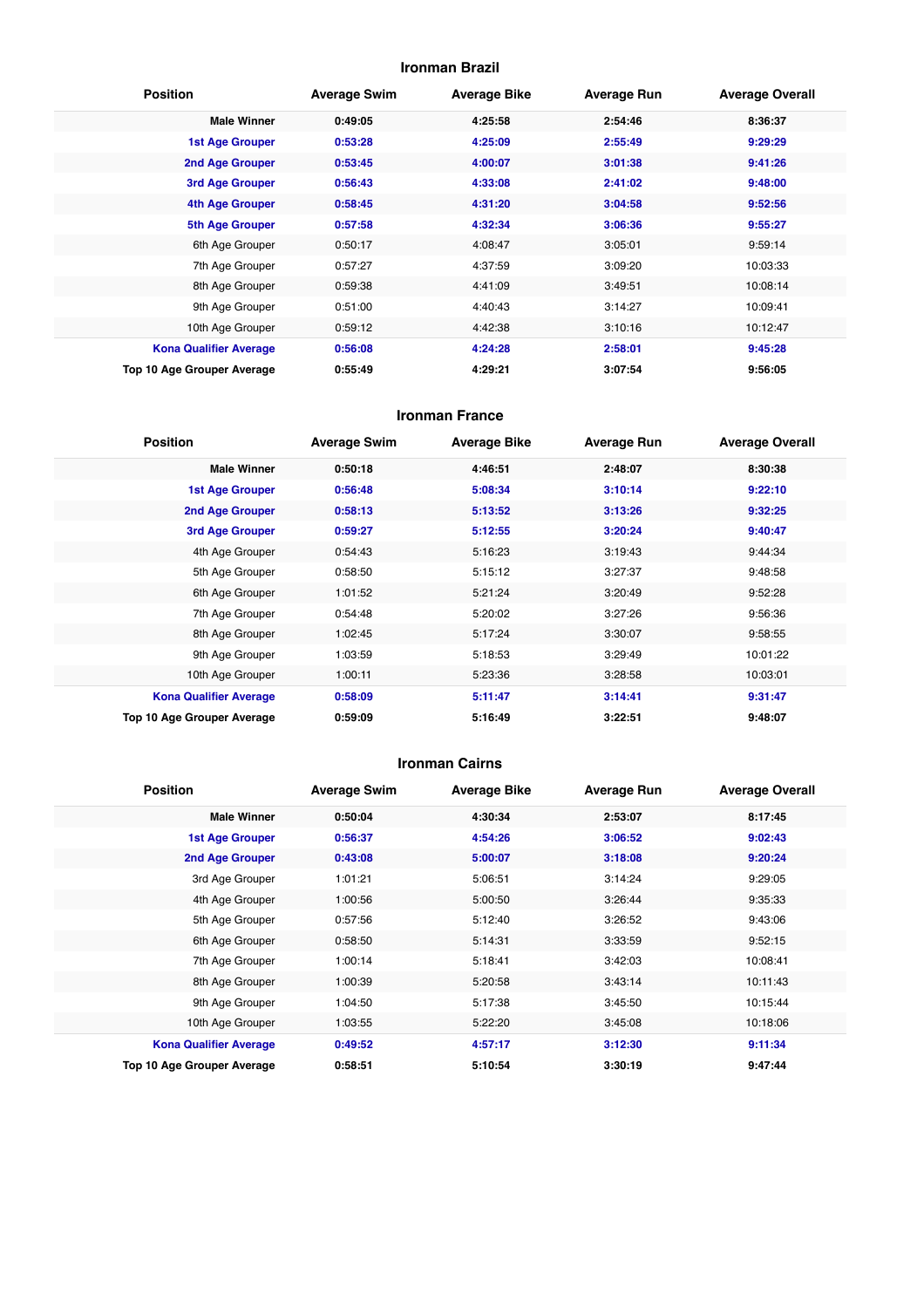## **Ironman Austria**

| <b>Position</b>               | <b>Average Swim</b> | <b>Average Bike</b> | <b>Average Run</b> | <b>Average Overall</b> |
|-------------------------------|---------------------|---------------------|--------------------|------------------------|
| <b>Male Winner</b>            | 0:47:35             | 4:22:02             | 2:46:46            | 8:00:21                |
| <b>1st Age Grouper</b>        | 0:58:39             | 4:45:45             | 3:03:09            | 8:52:57                |
| 2nd Age Grouper               | 0:56:23             | 4:49:41             | 2:54:08            | 9:02:37                |
| 3rd Age Grouper               | 0:56:39             | 4:52:51             | 3:11:58            | 9:07:03                |
| 4th Age Grouper               | 0:58:41             | 4:24:37             | 2:59:21            | 9:11:38                |
| 5th Age Grouper               | 0:58:56             | 4:53:56             | 3:16:14            | 9:15:05                |
| 6th Age Grouper               | 0:55:20             | 4:26:15             | 3:49:52            | 9:17:13                |
| 7th Age Grouper               | 0:59:49             | 4:56:44             | 3:18:17            | 9:21:50                |
| 8th Age Grouper               | 1:03:06             | 4:27:19             | 3:19:23            | 9:24:44                |
| 9th Age Grouper               | 1:02:01             | 4:57:40             | 3:20:15            | 9:27:00                |
| 10th Age Grouper              | 1:01:21             | 4:56:44             | 3:23:18            | 9:29:02                |
| <b>Kona Qualifier Average</b> | 0:57:31             | 4:47:43             | 2:58:39            | 8:57:47                |
| Top 10 Age Grouper Average    | 0:59:06             | 4:45:09             | 3:15:35            | 9:14:55                |

#### **Ironman Frankfurt**

| <b>Position</b>               | <b>Average Swim</b> | <b>Average Bike</b> | <b>Average Run</b> | <b>Average Overall</b> |
|-------------------------------|---------------------|---------------------|--------------------|------------------------|
| <b>Male Winner</b>            | 0:47:34             | 4:23:50             | 2:50:18            | 8:05:14                |
| <b>1st Age Grouper</b>        | 0:54:45             | 4:49:12             | 2:50:55            | 8:54:57                |
| 2nd Age Grouper               | 0:52:50             | 4:50:27             | 2:56:52            | 9:01:21                |
| 3rd Age Grouper               | 0:58:23             | 4:50:58             | 2:56:24            | 9:06:19                |
| <b>4th Age Grouper</b>        | 0:58:38             | 4:53:24             | 2:56:35            | 9:09:55                |
| 5th Age Grouper               | 0:56:41             | 4:53:32             | 3:01:19            | 9:12:11                |
| 6th Age Grouper               | 0:55:47             | 4:54:53             | 3:03:44            | 9:14:53                |
| 7th Age Grouper               | 0:58:32             | 4:55:28             | 3:02:25            | 9:17:18                |
| 8th Age Grouper               | 0:57:28             | 4:57:18             | 3:36:29            | 9:19:21                |
| 9th Age Grouper               | 0:59:26             | 4:56:40             | 3:04:32            | 9:22:15                |
| 10th Age Grouper              | 0:58:09             | 4:58:42             | 3:06:05            | 9:25:30                |
| <b>Kona Qualifier Average</b> | 0:56:09             | 4:51:00             | 2:55:11            | 9:03:08                |
| Top 10 Age Grouper Average    | 0:57:04             | 4:54:03             | 3:03:32            | 9:12:24                |

#### **Ironman UK**

| <b>Position</b>               | <b>Average Swim</b> | <b>Average Bike</b> | <b>Average Run</b> | <b>Average Overall</b> |
|-------------------------------|---------------------|---------------------|--------------------|------------------------|
| <b>Male Winner</b>            | 0:47:06             | 4:58:56             | 2:53:37            | 8:43:35                |
| <b>1st Age Grouper</b>        | 0:58:24             | 5:20:00             | 3:07:31            | 9:31:36                |
| <b>2nd Age Grouper</b>        | 0:59:23             | 5:26:24             | 3:21:51            | 9:54:01                |
| 3rd Age Grouper               | 1:02:13             | 5:36:25             | 3:17:30            | 10:02:39               |
| 4th Age Grouper               | 1:00:49             | 5:35:29             | 3:30:18            | 10:13:01               |
| 5th Age Grouper               | 0:59:42             | 5:43:03             | 3:28:13            | 10:18:08               |
| 6th Age Grouper               | 1:01:14             | 5:45:24             | 3:29:44            | 10:23:20               |
| 7th Age Grouper               | 1:02:42             | 5:47:55             | 3:28:34            | 10:27:07               |
| 8th Age Grouper               | 1:01:20             | 5:46:51             | 3:35:01            | 10:31:30               |
| 9th Age Grouper               | 1:04:33             | 5:51:11             | 3:35:29            | 10:40:12               |
| 10th Age Grouper              | 1:04:20             | 5:55:58             | 3:36:32            | 10:45:02               |
| <b>Kona Qualifier Average</b> | 1:00:00             | 5:27:36             | 3:15:38            | 9:49:26                |
| Top 10 Age Grouper Average    | 1:01:28             | 5:40:52             | 3:27:04            | 10:16:40               |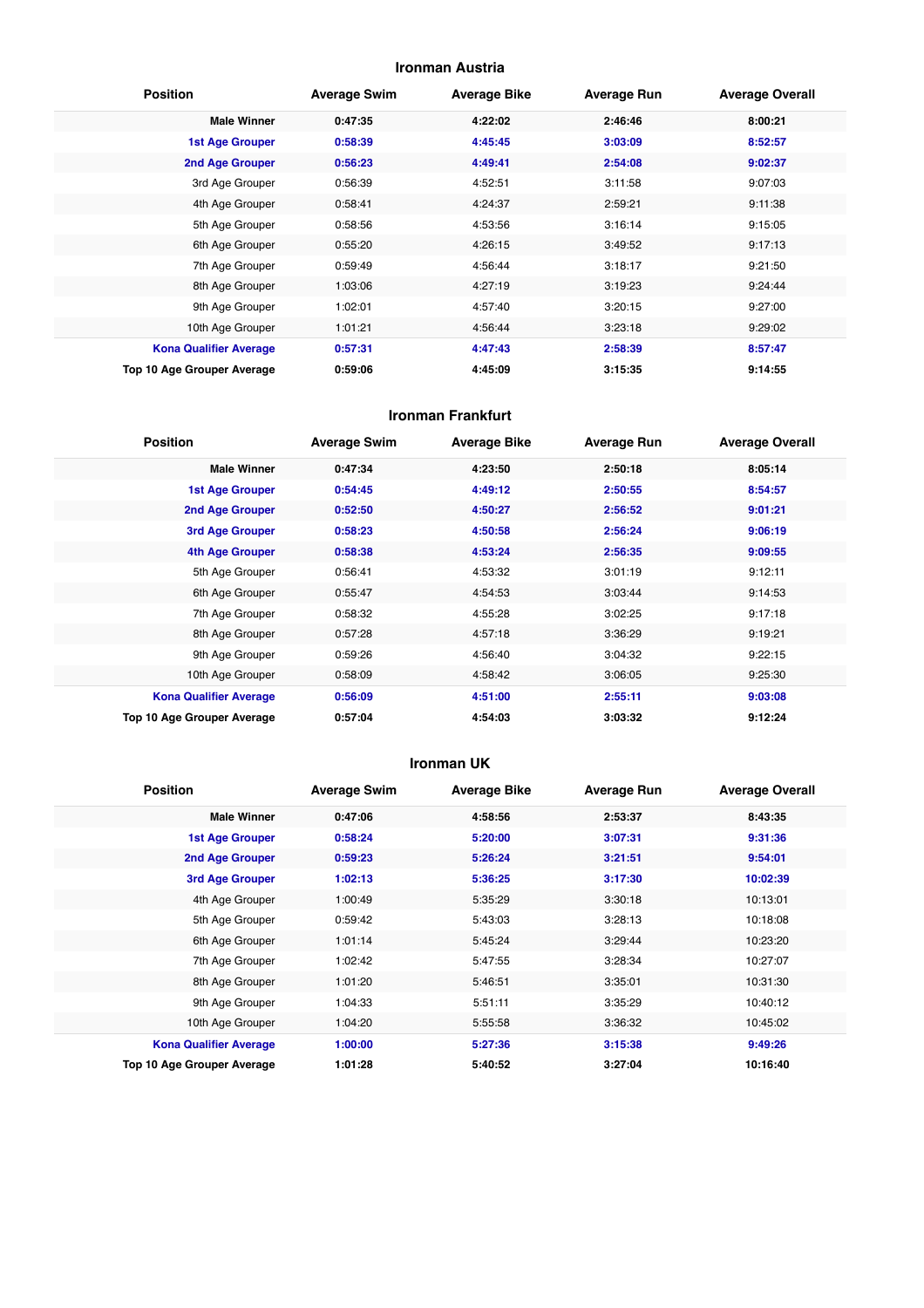## **Ironman Lake Placid**

| <b>Position</b>               | <b>Average Swim</b> | <b>Average Bike</b> | <b>Average Run</b> | <b>Average Overall</b> |
|-------------------------------|---------------------|---------------------|--------------------|------------------------|
| <b>Male Winner</b>            | 0:50:43             | 4:50:15             | 2:57:23            | 8:43:34                |
| <b>1st Age Grouper</b>        | 0:55:15             | 5:17:44             | 3:10:51            | 9:32:07                |
| 2nd Age Grouper               | 0:56:29             | 5:23:17             | 3:15:24            | 9:43:36                |
| 3rd Age Grouper               | 0:52:39             | 5:25:09             | 3:20:35            | 9:47:45                |
| 4th Age Grouper               | 0:56:02             | 5:23:59             | 3:10:19            | 9:56:04                |
| 5th Age Grouper               | 0:57:16             | 5:30:31             | 3:25:42            | 10:01:18               |
| 6th Age Grouper               | 0:59:40             | 5:28:03             | 3:29:05            | 10:06:34               |
| 7th Age Grouper               | 0:58:18             | 5:29:38             | 3:31:59            | 10:09:13               |
| 8th Age Grouper               | 1:00:44             | 5:34:10             | 3:28:45            | 10:14:27               |
| 9th Age Grouper               | 0:59:43             | 5:32:15             | 3:36:29            | 10:18:21               |
| 10th Age Grouper              | 0:59:10             | 5:35:46             | 3:36:37            | 10:21:22               |
| <b>Kona Qualifier Average</b> | 0:55:52             | 5:20:30             | 3:13:08            | 9:37:52                |
| Top 10 Age Grouper Average    | 0:57:31             | 5:28:03             | 3:24:35            | 10:01:05               |

#### **Ironman Switzerland**

| <b>Position</b>               | <b>Average Swim</b> | <b>Average Bike</b> | <b>Average Run</b> | <b>Average Overall</b> |
|-------------------------------|---------------------|---------------------|--------------------|------------------------|
| <b>Male Winner</b>            | 0:53:56             | 4:32:06             | 2:53:03            | 8:21:35                |
| 1st Age Grouper               | 0:57:13             | 4:56:51             | 3:07:53            | 9:05:40                |
| 2nd Age Grouper               | 0:59:41             | 4:58:57             | 3:11:02            | 9:13:32                |
| 3rd Age Grouper               | 0:58:08             | 5:04:15             | 3:13:33            | 9:19:36                |
| 4th Age Grouper               | 1:01:35             | 5:03:18             | 3:14:51            | 9:23:44                |
| 5th Age Grouper               | 1:00:04             | 5:04:44             | 3:19:03            | 9:28:00                |
| 6th Age Grouper               | 1:01:11             | 5:05:36             | 3:20:56            | 9:31:50                |
| 7th Age Grouper               | 1:00:28             | 5:08:10             | 3:21:35            | 9:34:28                |
| 8th Age Grouper               | 1:04:21             | 5:11:06             | 3:17:42            | 9:37:31                |
| 9th Age Grouper               | 1:02:20             | 5:06:39             | 3:25:45            | 9:38:51                |
| 10th Age Grouper              | 1:07:36             | 5:08:46             | 3:19:05            | 9:40:22                |
| <b>Kona Qualifier Average</b> | 0:58:21             | 5:00:01             | 3:10:49            | 9:12:56                |
| Top 10 Age Grouper Average    | 1:01:16             | 5:04:50             | 3:17:08            | 9:27:21                |

#### **Ironman Canada**

| <b>Position</b>               | <b>Average Swim</b> | <b>Average Bike</b> | <b>Average Run</b> | <b>Average Overall</b> |
|-------------------------------|---------------------|---------------------|--------------------|------------------------|
| <b>Male Winner</b>            | 0:52:06             | 4:41:41             | 2:55:55            | 8:33:11                |
| <b>1st Age Grouper</b>        | 1:01:19             | 5:06:35             | 3:17:22            | 9:30:25                |
| 2nd Age Grouper               | 1:01:32             | 5:15:14             | 3:20:01            | 9:42:58                |
| 3rd Age Grouper               | 1:04:29             | 5:10:25             | 3:31:09            | 9:52:02                |
| 4th Age Grouper               | 0:59:54             | 5:18:10             | 3:34:18            | 9:57:28                |
| 5th Age Grouper               | 1:02:55             | 5:15:19             | 3:37:11            | 10:01:08               |
| 6th Age Grouper               | 1:00:26             | 5:20:18             | 3:40:28            | 10:07:56               |
| 7th Age Grouper               | 1:03:30             | 5:21:26             | 3:40:27            | 10:11:32               |
| 8th Age Grouper               | 1:03:56             | 5:25:47             | 3:39:02            | 10:16:28               |
| 9th Age Grouper               | 1:02:35             | 5:26:37             | 3:48:24            | 10:24:34               |
| 10th Age Grouper              | 1:04:54             | 5:27:08             | 3:49:10            | 10:27:34               |
| <b>Kona Qualifier Average</b> | 1:01:25             | 5:10:54             | 3:18:41            | 9:36:41                |
| Top 10 Age Grouper Average    | 1:02:33             | 5:18:42             | 3:35:45            | 10:03:12               |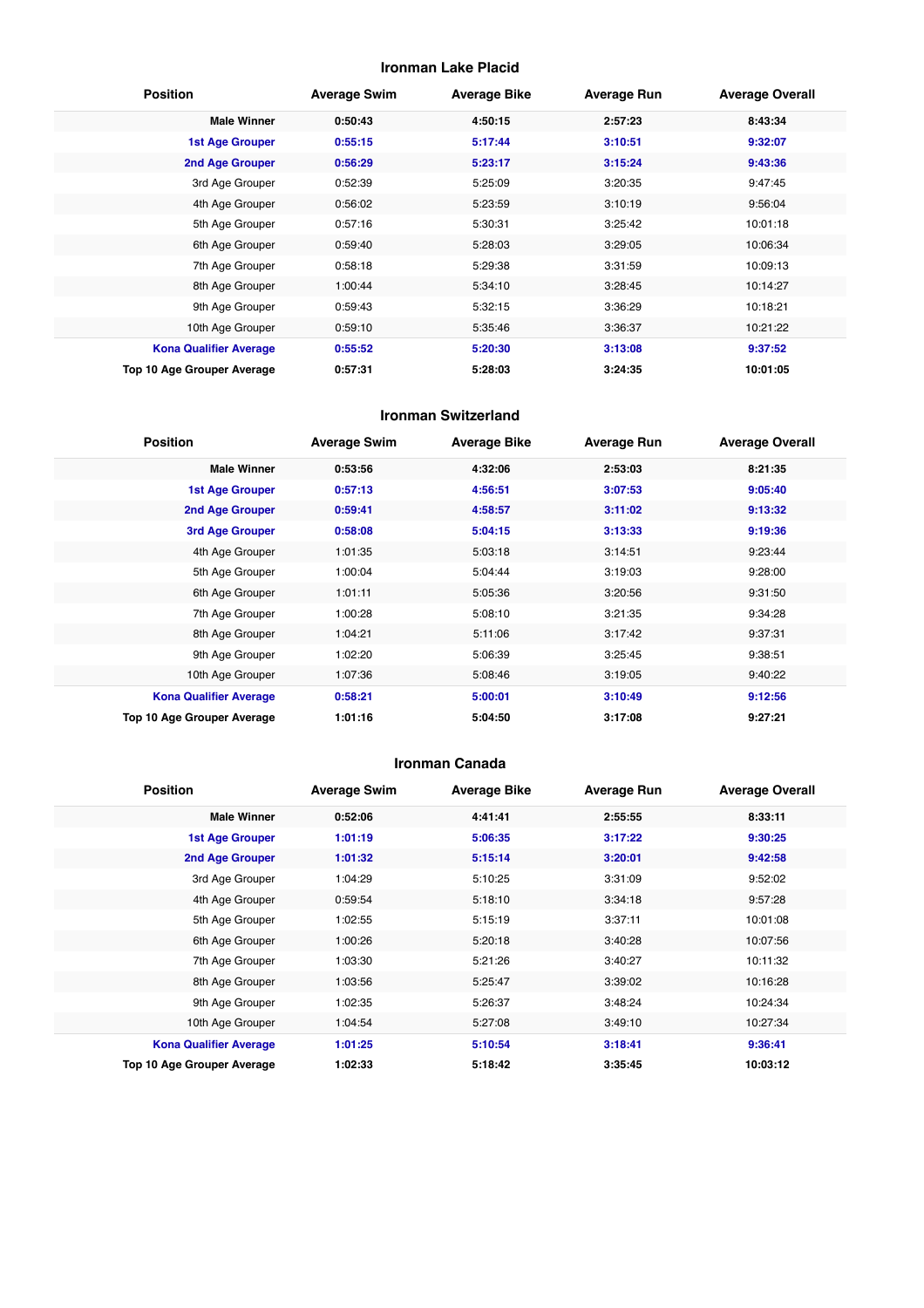## **Ironman Maastricht-Limburg**

| <b>Position</b>               | <b>Average Swim</b> | <b>Average Bike</b> | <b>Average Run</b> | <b>Average Overall</b> |
|-------------------------------|---------------------|---------------------|--------------------|------------------------|
| <b>Male Winner</b>            | 0:46:22             | 4:43:33             | 2:51:59            | 8:27:18                |
| <b>1st Age Grouper</b>        | 0:58:19             | 5:11:36             | 3:24:13            | 9:41:20                |
| 2nd Age Grouper               | 0:59:26             | 5:14:11             | 3:25:20            | 9:44:27                |
| 3rd Age Grouper               | 0:57:18             | 5:09:47             | 3:32:04            | 9:45:26                |
| 4th Age Grouper               | 1:04:31             | 5:18:03             | 3:18:55            | 9:48:53                |
| 5th Age Grouper               | 0:55:40             | 5:14:12             | 3:42:34            | 9:59:06                |
| 6th Age Grouper               | 0:50:46             | 5:22:41             | 3:50:13            | 10:11:22               |
| 7th Age Grouper               | 0:53:44             | 5:34:17             | 3:35:31            | 10:13:56               |
| 8th Age Grouper               | 1:08:33             | 5:15:45             | 3:42:53            | 10:14:52               |
| 9th Age Grouper               | 1:03:04             | 5:13:37             | 3:54:43            | 10:17:10               |
| 10th Age Grouper              | 0:59:48             | 5:26:31             | 3:50:07            | 10:28:04               |
| <b>Kona Qualifier Average</b> | 0:58:52             | 5:12:53             | 3:24:46            | 9:42:53                |
| Top 10 Age Grouper Average    | 0:59:06             | 5:18:04             | 3:37:39            | 10:02:27               |

#### **Ironman Boulder**

| <b>Position</b>               | <b>Average Swim</b> | <b>Average Bike</b> | <b>Average Run</b> | <b>Average Overall</b> |
|-------------------------------|---------------------|---------------------|--------------------|------------------------|
| <b>Male Winner</b>            | 0:55:43             | 4:27:22             | 3:03:06            | 8:32:53                |
| <b>1st Age Grouper</b>        | 1:13:07             | 5:01:41             | 3:09:09            | 9:33:01                |
| 2nd Age Grouper               | 1:07:21             | 4:53:41             | 3:31:48            | 9:40:57                |
| 3rd Age Grouper               | 1:07:55             | 5:02:10             | 3:26:27            | 9:45:45                |
| 4th Age Grouper               | 1:15:04             | 5:04:48             | 3:39:28            | 10:08:59               |
| 5th Age Grouper               | 1:02:29             | 5:09:27             | 3:56:27            | 10:18:24               |
| 6th Age Grouper               | 1:15:33             | 5:23:28             | 3:43:54            | 10:30:48               |
| 7th Age Grouper               | 1:04:58             | 5:16:15             | 4:01:31            | 10:31:57               |
| 8th Age Grouper               | 0:58:09             | 5:16:50             | 4:11:51            | 10:40:03               |
| 9th Age Grouper               | 1:10:30             | 5:14:27             | 4:07:11            | 10:41:14               |
| 10th Age Grouper              | 1:06:16             | 5:12:59             | 4:22:21            | 10:52:24               |
| <b>Kona Qualifier Average</b> | 1:10:14             | 4:57:41             | 3:20:28            | 9:36:59                |
| Top 10 Age Grouper Average    | 1:08:08             | 5:09:34             | 3:49:00            | 10:16:21               |

#### **Ironman Sweden**

| <b>Position</b>               | <b>Average Swim</b> | <b>Average Bike</b> | <b>Average Run</b> | <b>Average Overall</b> |
|-------------------------------|---------------------|---------------------|--------------------|------------------------|
| <b>Male Winner</b>            | 0:49:39             | 4:29:16             | 2:49:12            | 8:11:09                |
| <b>1st Age Grouper</b>        | 0:59:12             | 4:44:54             | 3:11:52            | 9:00:31                |
| 2nd Age Grouper               | 0:59:42             | 4:52:54             | 3:09:53            | 9:06:45                |
| 3rd Age Grouper               | 1:05:28             | 4:49:47             | 3:07:55            | 9:08:36                |
| 4th Age Grouper               | 1:01:49             | 4:52:08             | 3:17:57            | 9:16:06                |
| 5th Age Grouper               | 1:01:13             | 4:55:48             | 3:19:37            | 9:21:24                |
| 6th Age Grouper               | 1:06:00             | 4:53:54             | 3:19:58            | 9:24:26                |
| 7th Age Grouper               | 1:03:34             | 4:53:08             | 3:28:48            | 9:29:55                |
| 8th Age Grouper               | 1:04:40             | 5:05:19             | 3:17:19            | 9:33:51                |
| 9th Age Grouper               | 1:04:51             | 5:04:55             | 3:20:41            | 9:36:11                |
| 10th Age Grouper              | 0:59:40             | 5:05:05             | 3:28:07            | 9:37:49                |
| <b>Kona Qualifier Average</b> | 0:59:27             | 4:48:54             | 3:10:53            | 9:03:38                |
| Top 10 Age Grouper Average    | 1:02:37             | 4:55:47             | 3:18:13            | 9:21:33                |